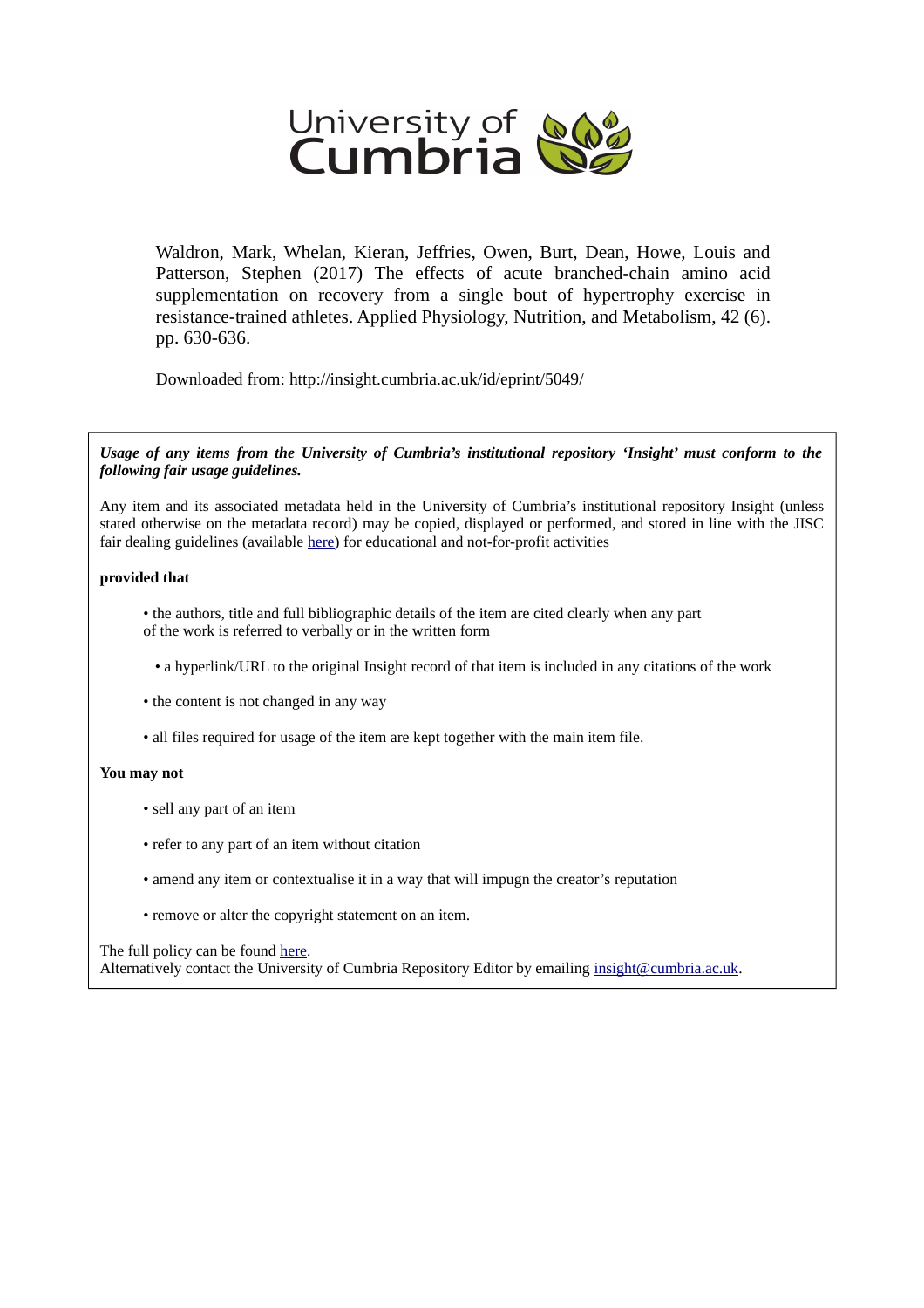**The effects of acute branched-chain amino acid supplementation on recovery from a** 

# **single bout of hypertrophy exercise in resistance-trained athletes.**

**Journal:** Applied Physiology, Nutrition, and Metabolism

### **Author names:**

Mark Waldron<sup>\*1,2</sup>, Kieran Whelan<sup>1</sup>, Owen Jeffries<sup>1</sup>, Dean Burt<sup>3</sup>, Louis Howe<sup>1</sup>, Stephen David

Patterson<sup>1</sup>;

## **Institutions:**

<sup>1</sup> School of Sport, Health and Applied Science, St Mary's University, London, UK

- <sup>2</sup> School of Science and Technology, University of New England, NSW, Australia
- <sup>3</sup> Sport and Exercise Science, Brindley Building, Staffordshire University, Leek Road, Stokeon-Trent

 $* =$  corresponding author

### **Contact Details for the Corresponding Author:**

Dr Mark Waldron School of Sport, Health and Applied Science, St Mary's University, Waldegrave Road, Twickenham, London, TW1 4SX mark.waldron@stmarys.ac.uk

**Running head:** Effects of BCAA on muscle damage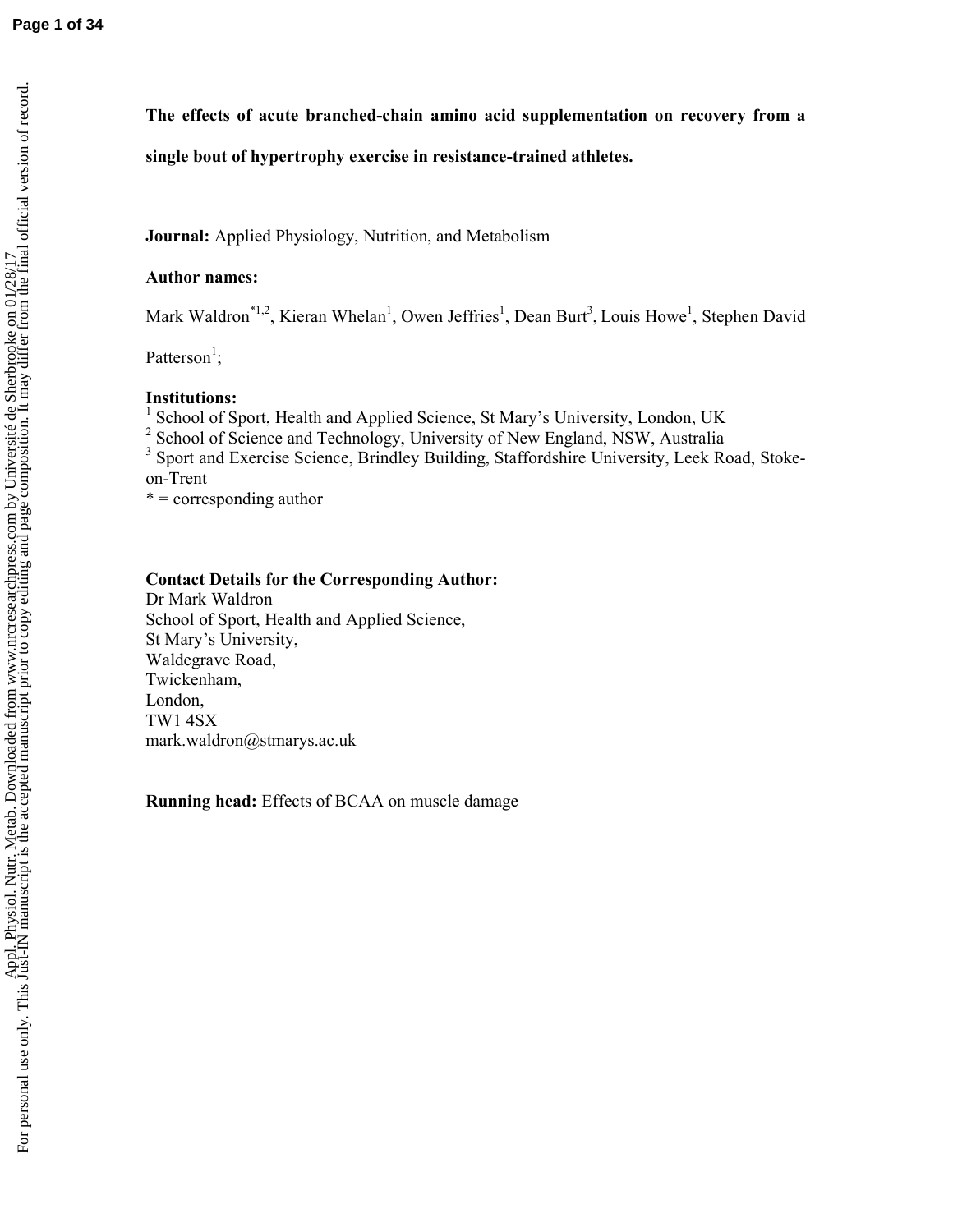#### **Abstract**

This study investigated the effects of acute branched-chain amino acid (BCAA) supplementation on recovery from exercise-induced muscle damage, among experienced resistance-trained athletes. In a double-blind matched-pairs design, 16 resistance-trained participants, routinely performing hypertrophy training, were randomly assigned to a BCAA  $(n = 8)$  or placebo  $(n = 8)$  group. The BCAAs were administered at a dosage of 0.087 g/kg body mass, with a 2:1:1 ratio of leucine, isoleucine and valine. The participants performed 6 sets of 10 full-squats at 70 % 1RM to induce muscle damage. All participants were dietcontrolled across the study. Creatine kinase (CK), peak isometric knee-extensor force, perceived muscle soreness and counter-movement jump (CMJ) height were measured immediately before (baseline), 1-h, 24-h and 48-h post-exercise. There were *large* to *very large* time effects for all measurements between baseline and 24-48 h. Between-group comparisons, expressed as a percentage of baseline, revealed differences in isometric strength at 24-h (Placebo ~87% *c.f.* BCAA ~92 %; *moderate, likely*), CMJ at 24-h (Placebo ~93 % *c.f.* BCAA ~96 %; *small, likely*) and muscle soreness at both 24-h (Placebo ~685 % *c.f.* BCAA ~531 %; *small, likely*) and 48-h (Placebo ~468 % *c.f.* BCAA ~350 %; *small, likely*). Acute supplementation of BCAAs (0.087 g/kg) increased the rate of recovery in isometric strength, CMJ height and perceived muscle soreness compared to placebo after a hypertrophy-based training session among diet-controlled, resistance-trained athletes. These findings question the need for longer BCAA loading phases and highlight the importance of dietary control in studies of this type.

**Key words:** Amino Acids, muscle damage, hypertrophy, recovery, supplementation; exercise.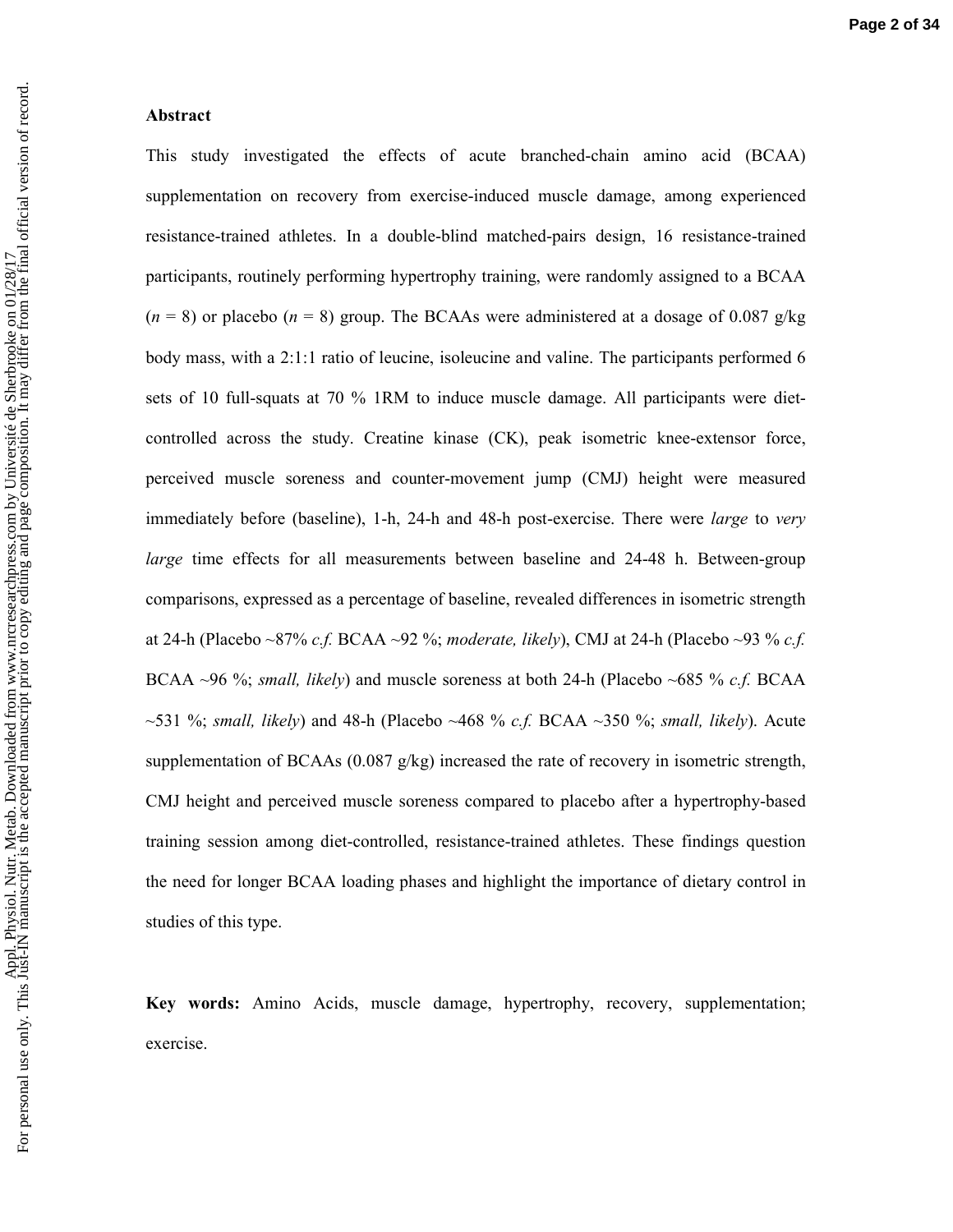### **Introduction**

Habitual resistance exercise can be used to increase muscle strength and compensatory growth known as 'hypertrophy' (Goldberg et al., 1975). Whilst the optimal training regime to increase muscle mass has not yet been established (Carpinelli et al., 2004; Philips, 2009; Mitchell et al., 2012), it is typical for athletes to perform between 3-5 repeated bouts of resistance exercise to fatigue per micro-cycle (ACSM, 2009). These sessions commonly comprise 2-6 sets of resistance exercise, targeting major muscle groups, at intensities ranging from 6-12 maximum repetitions (RM) to failure (ACSM, 2009). Performing resistance exercise in this manner is partly intended to create mechanical tension, thus disturbing the integrity of skeletal muscle (Schoenfeld, 2010; 2012). It has been postulated that the exercise–induced muscle damage (EIMD) caused by resistance exercise initiates a cascade of intracellular signalling processes that upregulate the synthesis of muscle proteins and increase cell size (Schoenfeld, 2012). In the days (24-72 hours) after performing this type of exercise, participants are likely to experience symptoms of EIMD, such as delayed-onset muscle soreness (DOMS), decreased force production and leakage of intramuscular proteins into circulation (i.e. creatine kinase; CK) (Sorichter et al., 1999).

Recovery from EIMD is an important part of the adaptive process, which can take up to 72 hours (Barnett, 2006; Howatson and van Someren, 2008; Nedelec et al., 2013). Given the demands of frequent resistance training, full and rapid recovery between bouts of exercise is desirable. Interventions that help to attenuate the effects of muscle damage would, therefore, be beneficial to the athlete by reducing the decline in physical function, thus permitting greater engagement with training in the days following exercise (Cheung et al., 2003; Proske and Morgan, 2001; Howatson and van Someren, 2008). Furthermore, interventions that lower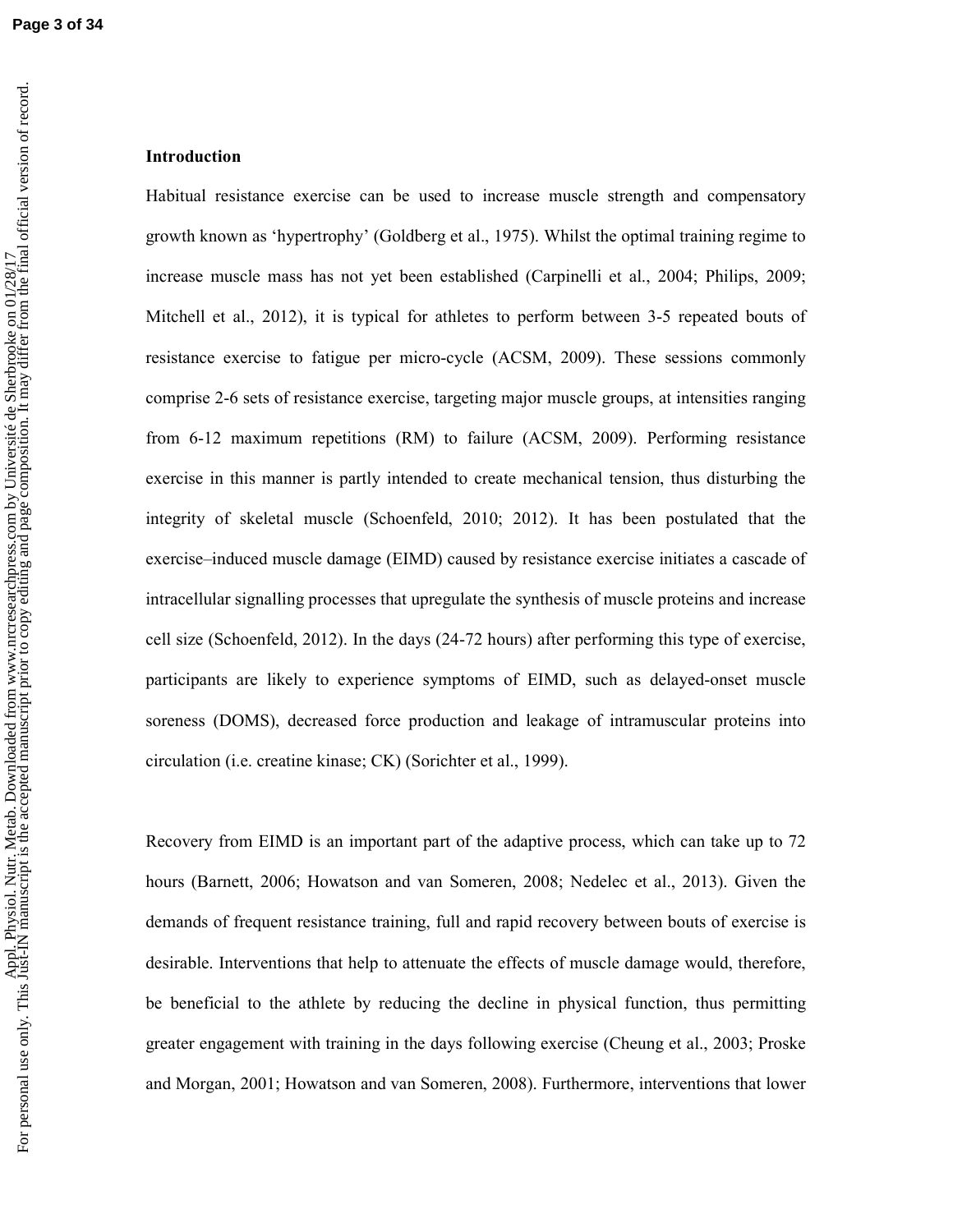the perception of fatigue and DOMS or maintain the intracellular anabolic environment would also support the training or adaptation process. Branched-chain amino acids (BCAAs), in particular leucine, are commonly used as prophylactic interventions to attenuate symptoms of muscle damage (da Luz et al., 2011). Leucine supplementation has also been suggested to suppress muscle proteolysis (Zanchi et al., 2008) and reduce protein oxidation (Shimomura et al., 2009) after muscle-damaging exercise, thus maintaining the integrity of the sarcolemma. Indeed, the appearance of indirect markers of muscle damage, such as CK, have been reduced by both short- (Nosaka et al., 2006; Kirby et al., 2012; Shimomura et al., 2010) and long-term amino acid supplementation (loading) periods (Coombes and McNaughton, 2000; Howatson et al., 2012; Sharp and Pearson, 2010). The attenuation in CK efflux after BCAA supplementation has been linked to a reduction in secondary damage, caused by the inflammatory response (Howatson and van Someren, 2008). The dampening of acute inflammatory responses might also explain the commonly-reported reductions in DOMS following mixed amino acid (Nosaka et al., 2006), isolated leucine (Kirby et al., 2012) or mixed BCAA supplementation (Shimomura et al., 2010; Howatson et al., 2012). Reductions in DOMS and cell damage might, in turn, explain the accelerated recovery of muscle function after leucine or mixed BCAA supplementation (Kirby et al., 2012; Howatson et al., 2012).

There are numerous inconsistencies and limitations among previous studies that question the assumed recovery properties of BCAAs. Firstly, only one study has used participants with a recent resistance-training history (Howatson et al., 2012). Whilst it is suggested to omit resistance-trained participants from muscle-damage studies because of the repeated-bout effect (RBE) (McHugh, 2003), several studies have found that protective adaptation is absent amongst resistance-trained men and well-trained athletes (Bloomer et al., 2006; Falvo et al., 2007; Falvo et al., 2009). Indeed, if the RBE is absent amongst this population, it increases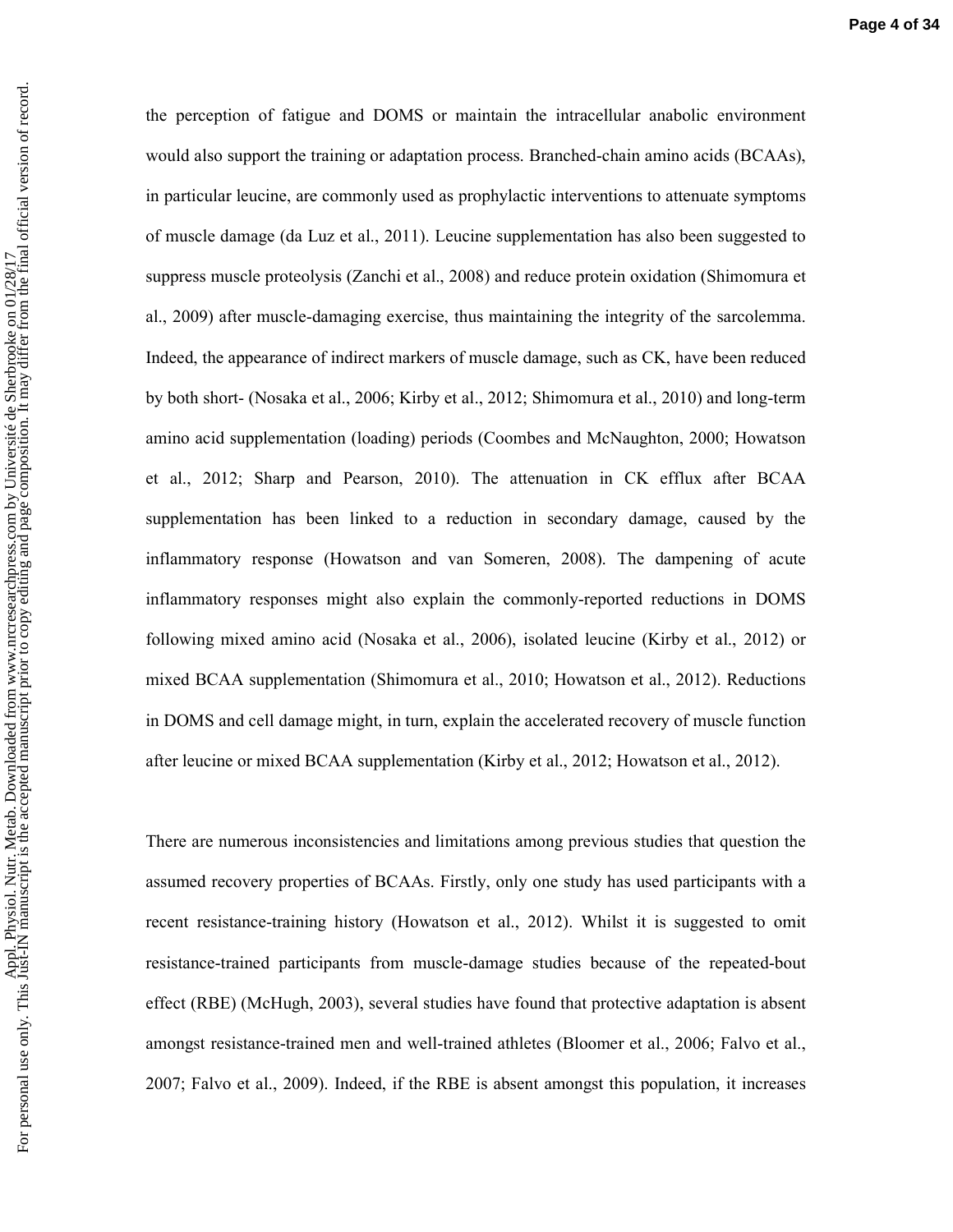**Page 5 of 34**

the efficacy of BCAA supplementation among athletes who are training regularly and, most likely, require strategies to hasten recovery between training sessions. Furthermore, there has been no study to assess the efficacy of BCAA supplementation among resistance-trained athletes following a bout of hypertrophy-type exercise, opposed to eccentrically-biased exercise (i.e. 100 drop-jumps; Howatson et al., 2012). This is important, given that a recent study has suggested that that the efficacy of BCAA supplementation as a recovery agent is dependent on the degree of muscle damage, and it is likely to be more effective after 'moderate' muscle damage (Fouré et al., 2016), such as that induced by performing nonballistic concentric/eccentric lifting patterns, realistic of hypertrophy training programmes. Additionally, the evidence to support the optimal timing of BCAA supplementation for recovery from EIMD is equivocal, with research showing positive effects after 30 min of preexercise supplementation (Howatson et al., 2012; Kirby et al., 2012), compared to others who have supplemented for up to three weeks (Sharp and Pearson, 2010). That 30 min of preexercise BCAA is sufficient to reduce markers of EIMD is consistent with its 1-2 hour peak bioavailability following ingestion (Dickinson et al., 2014; Fouré et al., 2016). This also indicates that longer supplementation periods might be unnecessary to promote recovery from muscle damage, whilst also incurring a greater financial cost for athletes. Lastly, only one study has monitored the dietary intake (Jackman et al., 2010) of participants, meaning that the amount of protein and other macronutrients ingested is often unaccounted for. This is important since the energy content and protein included in a diet might optimise the recovery of subjects, independent of the BCAA supplement.

Based on the above reasoning, the aim of this study was to investigate the effects of acute body-mass dependent BCAA supplementation on recovery from specific EIMD, among athletes who take part in long-term training programmes, designed to induce muscle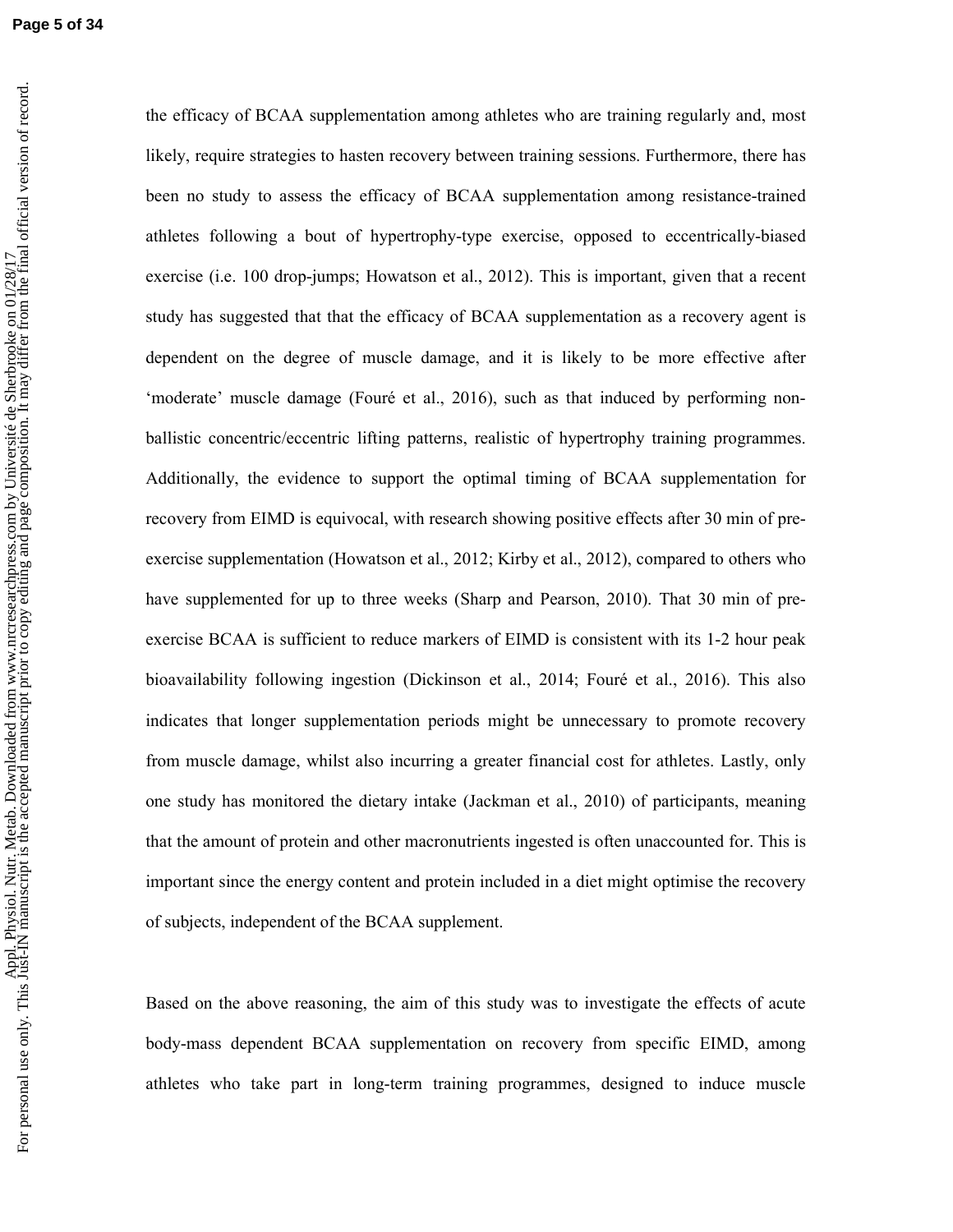hypertrophy. It was hypothesized that the BCAA supplementation would attenuate the reductions in muscle function and increases in DOMS, as well as lowering the biochemical responses, compared to the placebo group.

### **Methods**

### **Participants**

Fourteen males (mean  $\pm$  SD age 21.8  $\pm$  1.6 years, stature 183.3  $\pm$  6.2 cm, body mass 95.1  $\pm$ 11.8 kg, 1RM Squat 175  $\pm$  32 kg) and two females (mean  $\pm$  SD age 22  $\pm$  1 years, stature  $161.5 \pm 1.5$  cm, body mass  $57 \pm 3$  kg, 1 RM squat  $68.5 \pm 2.5$  kg) consented to take part in this study. All participants were experienced resistance-trained athletes, with a minimum of three years training history, who had consistently used a full-squat technique in their own hypertrophy programmes. To be included in this study, the participants had to be injury-free and train at least three times per week using resistance exercises that fall within the typical hypertrophy training sets and repetition ranges described in the literature (ACSM, 2009), with at least three years of training history. The BCAA group had  $3.9 \pm 0.7$  years of resistance training experience, while the placebo group had  $4.3 \pm 1.6$  years. Participants were initially screened for any recent injuries or movement compensations that may cause pain or discomfort when squatting or factors influencing their ability to perform the required moments. Ethical approval was granted for this study by the Institutional ethics committee (SMEC\_2016-17\_001).

#### **Design**

Two weeks prior to testing, participants were told to cease any use of nutritional supplements, additional to their normal diet, such as protein supplements, creatine and amino acids. The participants were advised to avoid any drugs with anti-inflammatory properties and not to use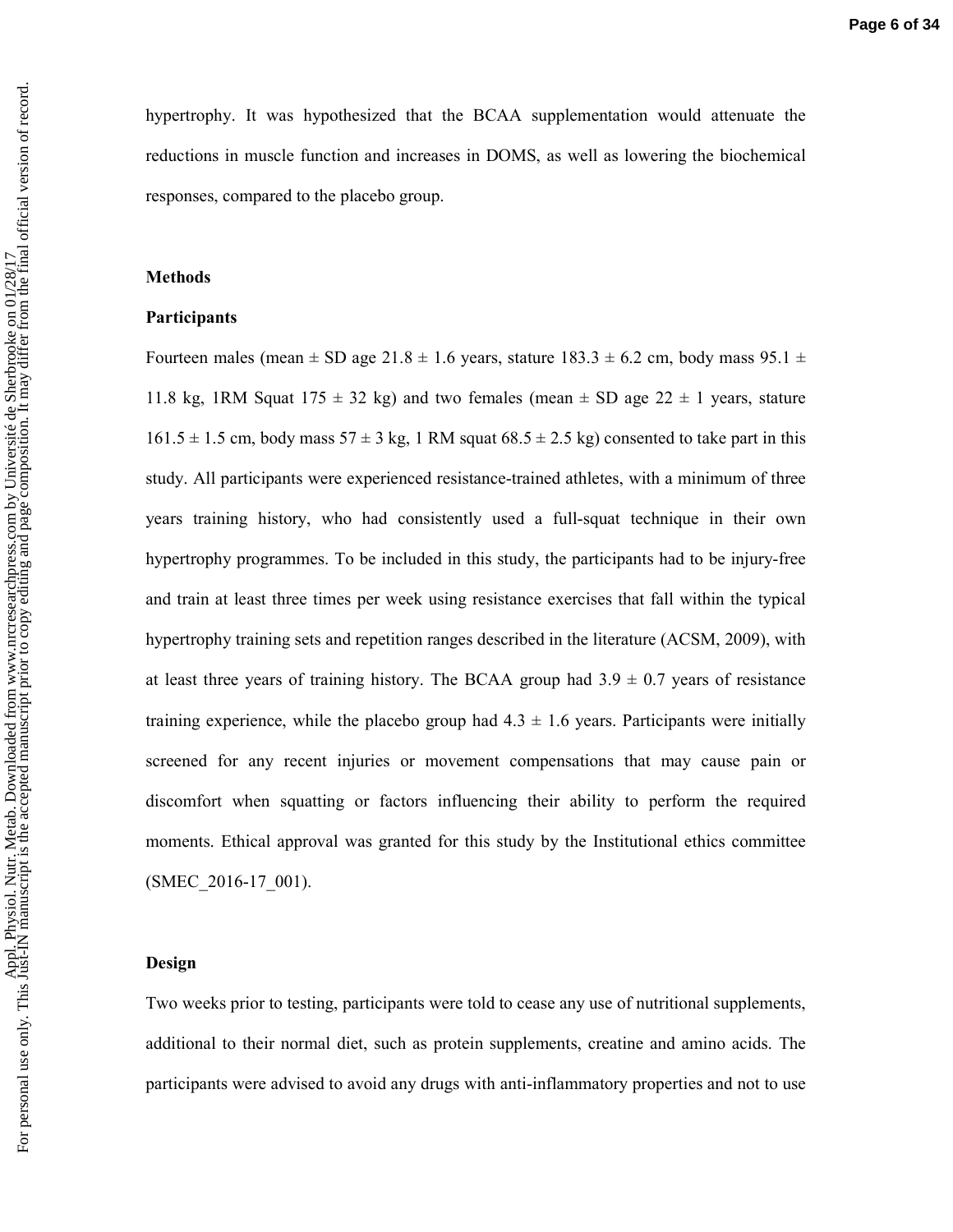**Page 7 of 34**

compression garments or seek or therapeutic intervention, such as hydrotherapy treatments or forms of massage. They were also provided with a diet plan to follow from 48-h before the study until their final testing day. The intended energy content of their diet plans was based on published approaches (Alfonzo-Gonzales et al., 2004) and provided three options of breakfast, lunch, dinner and snacks. For consistency, the meal options comprised a macronutrient composition of 50% carbohydrate, 15% protein (of similar amino acid content) and 35% fat. Caloric intake was monitored throughout the study using 'My Fitness Pal' (MyFitnessPal Inc, Austin, TX). The reported caloric intake of the participants during the study (males and females) was  $2486 \pm 412$  kcal/day and  $2667 \pm 449$  kcal/day in the BCAA and placebo groups, respectively. The actual reported macronutrient compliance during the study was:  $46 \pm 9$  % carbohydrates,  $15 \pm 3$  % protein and  $39 \pm 8$  % fat. The participants visited the laboratory at the same time of day (1000-1100) on four separate days, approximately 1-2-h after breakfast. During visit 1, the participants familiarized with the testing procedures, were tested for their 1 RM and weighed for subsequent calculation of the BCAA supplement. The participants were given specific instructions for how to perform a back squat, including tempo and joint positioning, as this would be the mode of muscledamage during the study. Visit 1 was carried out 72-h before the next visit (visit 2) and no other exercise was performed in between. Familiarization was deemed to be sufficient after one visit as the participants were consistent in their performance on all tests and indicated that they were comfortable in performing them. After visit 1, the participants were assigned to one of the two conditions (BCAA supplement or placebo) in a double-blind, matched-pairs design. The participants were matched on body mass, sex and 1 RM strength. The supplements (placebo or BCAA) were consumed 30-min before and after the muscle damage protocol. Over the following 48-h, the supplements were provided 30-min before and after retesting. The supplements were prepared by an independent laboratory technician, who was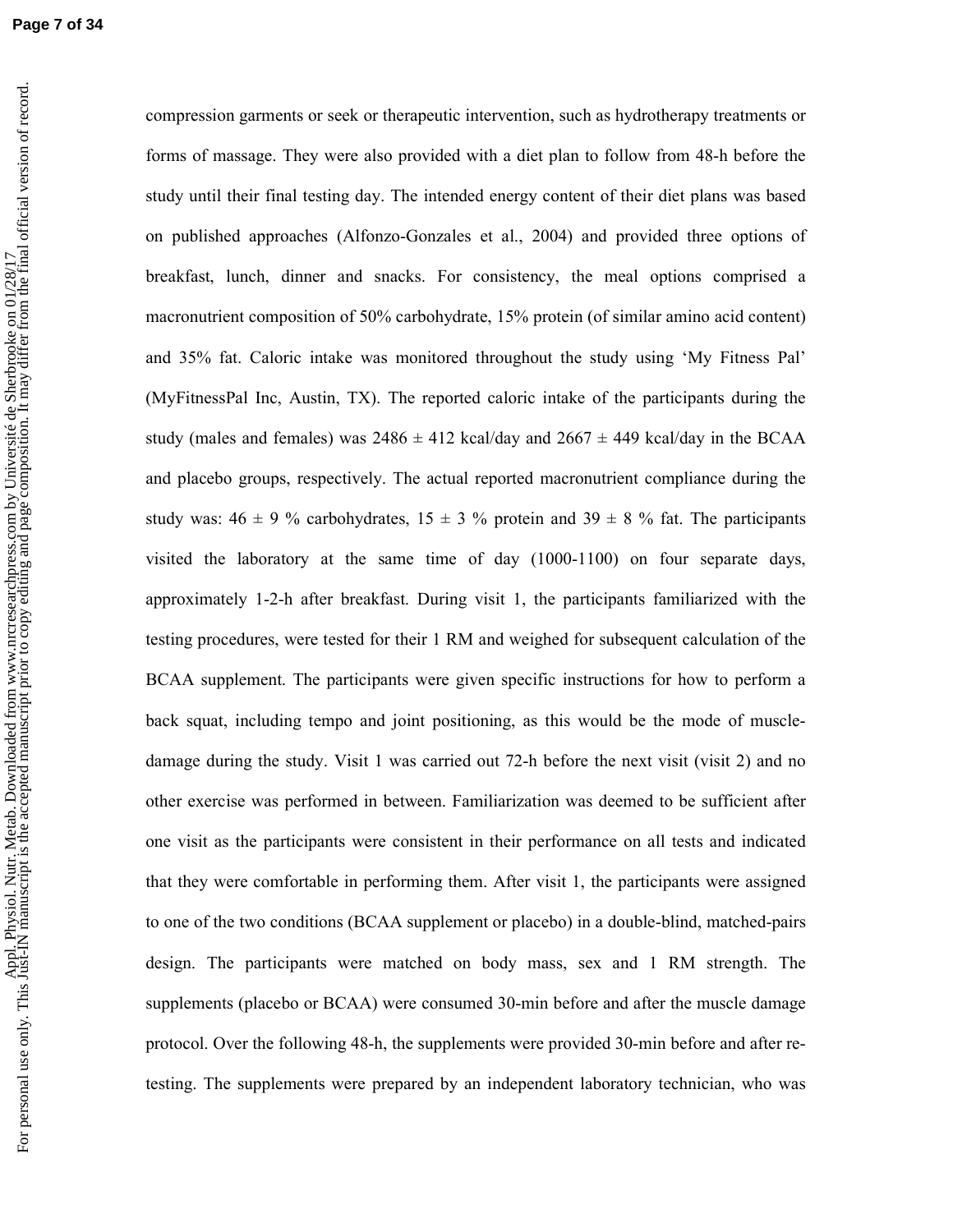also responsible for the random allocation of participants to each group. The randomisation was carried out by assigning each participant a number and using publicly available software to allocate their group (http://www.randomization.com/). On visit 2, the participants had capillary blood samples drawn from the finger for the measurement of baseline creatine kinase (CK) and then performed a battery of tests in the following order: perceived soreness, lower-limb isometric strength and countermovement jumping. After the baseline testing, the participants were supervised through the muscle-damage protocol. One hour after the damage protocol, the same measurements were taken. Visits 3 and 4 followed 24-h and 48-h, respectively, after the muscle damage protocol, where the same battery of tests were performed.

#### **Procedure**

#### **Knee-extensor isometric strength**

To test the maximal isometric strength of the knee-extensor muscles, each participant sat on a custom made, adaptable strength chair, with their back and knees fully supported. Their knee was firmly fixed at 100° and their hips at 110°, which was verified using a goniometer. Their right leg was firmly strapped to the chair across the mid-thigh, whilst their ankle (immediately above malleoli) was fixed to a strain gauge (Interface SSM-AJ-500 Force Transducer; Interface, Scottsdale, AZ; 0.05% maximum error), sampling at 1000 Hz. The strain gauge recorded force as alteration in voltage. Calibration of the strain gauge with a known mass demonstrated the relationship between voltage and Newtons as linear, allowing determination of a regression formula to convert voltage to Newtons. A second calibration was performed with the same weights at the completion of testing, producing an ICC of 0.99. The strain gauge was attached to the participant using a high tension belt. The chair set-up was replicated for each participant in subsequent trials. Their upper-body was also tightly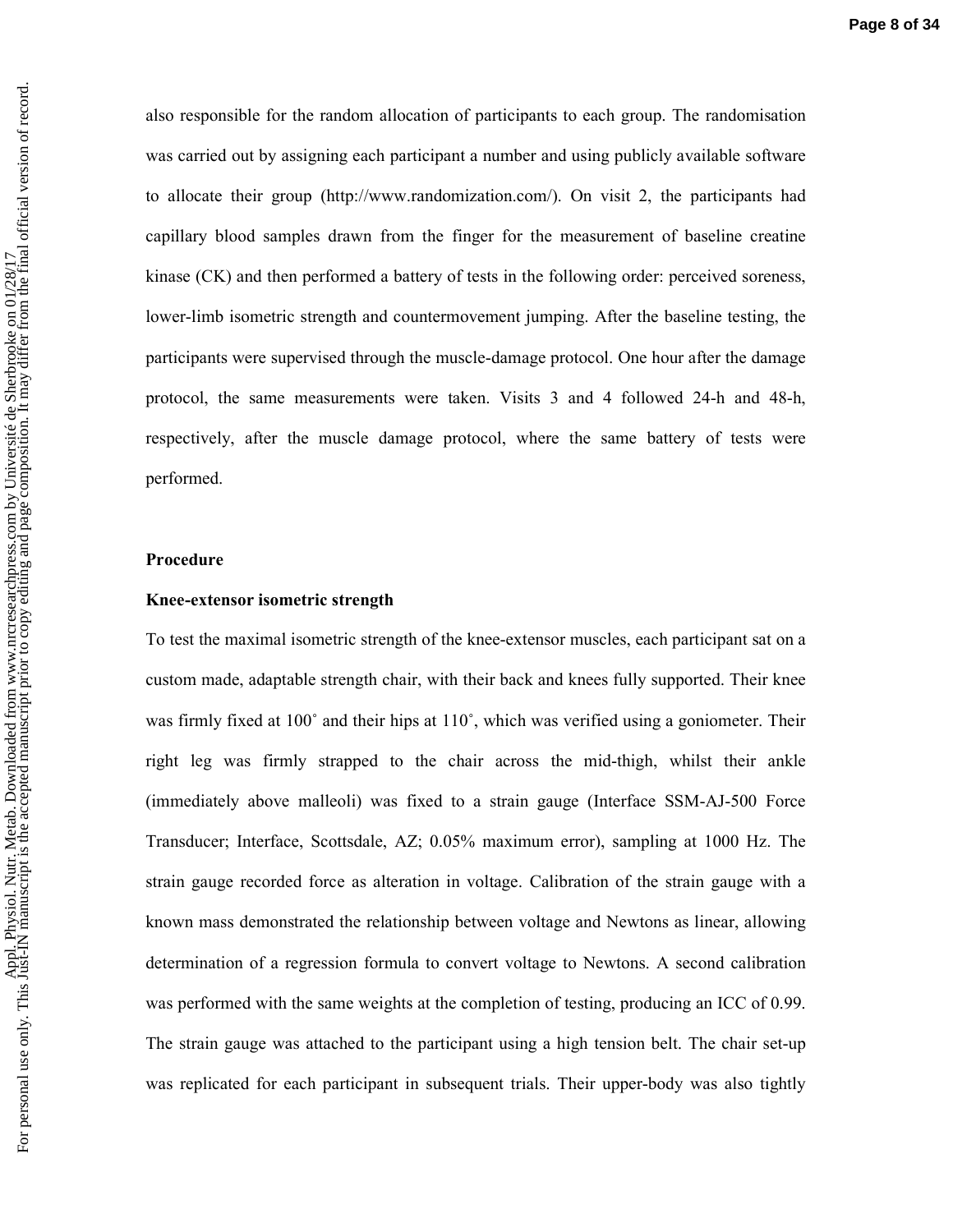fitted to the chair with two straps across each shoulder, which they were instructed to grip with their hands throughout the testing. A command of '3-2-1-GO' was given, after which the participants performed a maximal isometric knee extension for 5-s. Non-specific verbal encouragement was provided to the participants for motivation. Participants performed three maximal tests, separated by 2-min. A maximal voluntary contraction (MVC) was determined as the highest of three values. If the peak force (N) produced by participants systematically increased across the three tests, a fourth test was conducted. The reliability of this procedure was 2% (coefficient of variation; CV).

### **Counter-movement jumping (CMJ)**

Participants performed a CMJ on a jump mat (Probiotics Inc, Huntsville, AL, USA) by standing with their feet at shoulder width, hands on hips and descending to  $\sim 90^\circ$  before propelling themselves vertically to the highest possible height, keeping their legs fully extended. Standardised non-specific motivation and cues were provided to facilitate performance. The participants performed three jumps, separated by 2-min and the highest jump height (cm) was recorded. If the values systematically increased across the three tests, a fourth test was conducted. The test re-test reliability of this procedure was 1.2% (CV).

## **Blood sampling and analysis**

The index fingertip of the subject was cleaned using a sterile alcohol swab and allowed to dry. Capillary blood was drawn from the finger and a sample of whole blood  $(30 \mu L)$  was collected into a heparinised capillary tube. The whole blood was centrifuged at 3000 rpm (4°C) for 5 min, and the resultant plasma was removed and stored at -80°C until subsequent analysis. Plasma CK was measured using a chemistry analyser (Rx Monza, Randox Laboratories Ltd., Crumlin, Antrim, UK). The intra-sample CV of the analyser is < 4% CV at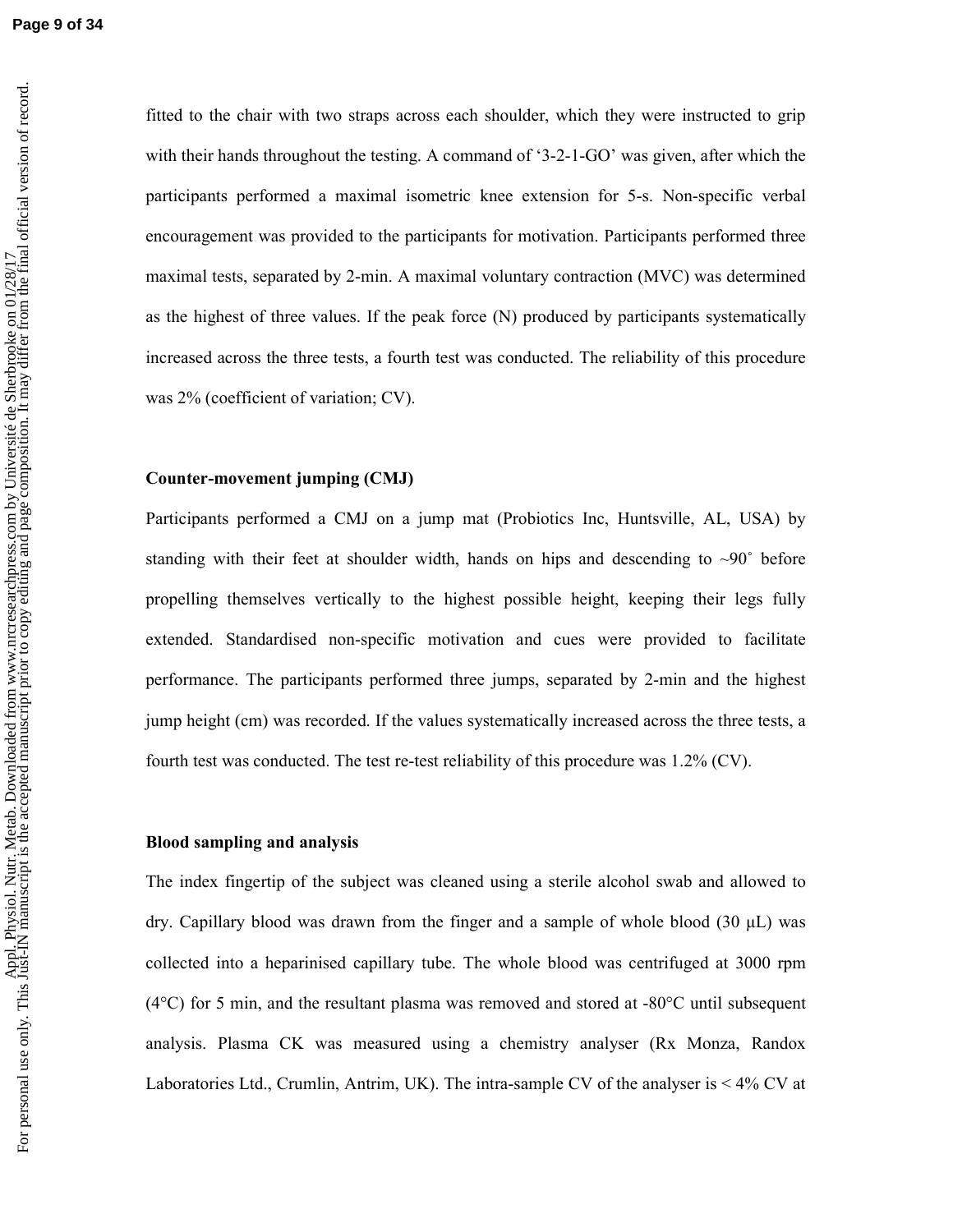high and low concentrations and the expected baseline sample range is 37-2755 IU/L for CK, according to manufacturer's guidelines. To eliminate inter-assay variance, all samples were analysed in the same assay run

#### **Perceived soreness**

The participants were asked to rate their perceived muscle soreness in the lower-limbs from 0-10 on a 200 mm Visual Analogue Scale (VAS). The numbers were concealed from the participant on the reverse of the scale, whilst the verbal anchors of no muscle soreness  $(\sim 0$  on reverse), soreness upon movement ( $\sim$ 5 reverse) and too sore to move ( $\sim$ 10 reverse) were observed from the front of the scale. To do this, the participants performed a 5-s isometric squat, with their ankles, knees and hips at 90˚ and, after 5-s, moved a sliding scale to the number which they perceived to correspond to their level of soreness (Howatson et al., 2012).

### **Supplementation**

Each participant was supplemented with either a placebo or a BCAA beverage, both of which contained 0.25 g/kg body mass of dextrose dissolved into 300 ml of water, thus ensuring drinks were indistinguishable in taste. The BCAA drinks were supplemented at a dosage of 0.087 g/kg body mass (Børsheim et al., 2002), consisting of leucine, isoleucine, and valine in a 2:1:1 ratio (Myprotein, Cheshire, UK). This dosage of AA has been shown to promote recovery from resistance exercise (Børsheim et al., 2002) and the ratio of leucine, isoleucine and valine was pre-determined by the manufacturer. Drinks were consumed 30-min before and immediately after the muscle damage protocol (Jackman et al., 2010). Over the following 48-h, the supplements were provided 30-min before and immediately after re-testing. On the final day, the supplement was taken with breakfast and 30-min before testing to provide two doses.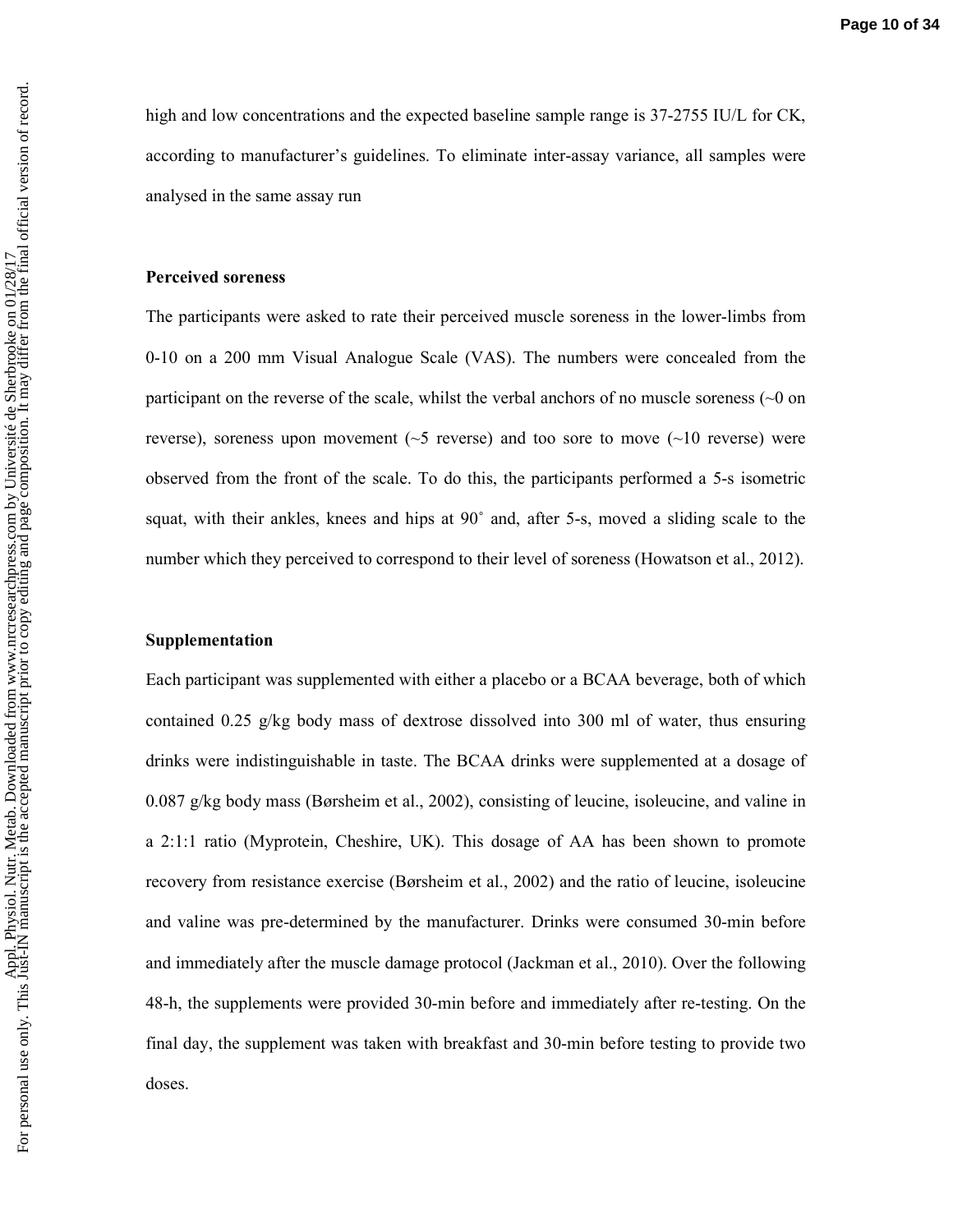**Page 11 of 34**

### **Muscle-damage protocol**

A standardised warm-up was performed on the day, comprising walking, dynamic stretching and squatting up to 30% of the final load. The participants then performed back squats at an intensity of 70% of 1 RM for 10 repetitions across 6 sets (ACSM, 2009). Two minutes rest was given between sets, where participants remained standing and were free to walk around a 10 m x 10 m area. To replicate an optimal hypertrophy session, the participants were told to perform all repetitions as per their familiarisation, with an eccentric phase of 3-s, followed by a moderate 2-3 s concentric phase (Schoenfeld, 2010). If a set dropped below 8 repetitions, or the investigator judged the quality of technique to regress, then the weight was decreased by 10% until the desired repetition range or lifting form was achieved.

### **Statistical analyses**

Based on best-practice recommendations for research in sports nutrition (See Burke, 2008), effect sizes (ES) and magnitude-based inferences (MBIs) were used to identify mechanistic differences in the dependent variables between the two experimental conditions (placebo or BCAA). All of the dependent variables were expressed as change relative to baseline. Effect sizes were defined as; *trivial* = 0.2; *small* = 0.21–0.6; *moderate* = 0.61–1.2; *large* = 1.21– 1.99; *very large* > 2.0 (Batterham and Hopkins, 2006). Raw data were log-transformed to account for non-uniformity of effects. Threshold probabilities for substantial effects based on the 90% confidence limits were:  $\leq 0.5\%$  most unlikely, 0.5–5% very unlikely, 5–25% unlikely, 25–75% possibly, 75–95% likely, 95–99.5% very likely, 99.5% most likely. Thresholds for the magnitude of the observed change in the dependent variables were determined as the within-participant standard deviation  $\times$  0.2 (small) 0.6 (moderate) and 1.2 (large). Effects with confidence limits across a likely small positive or negative change were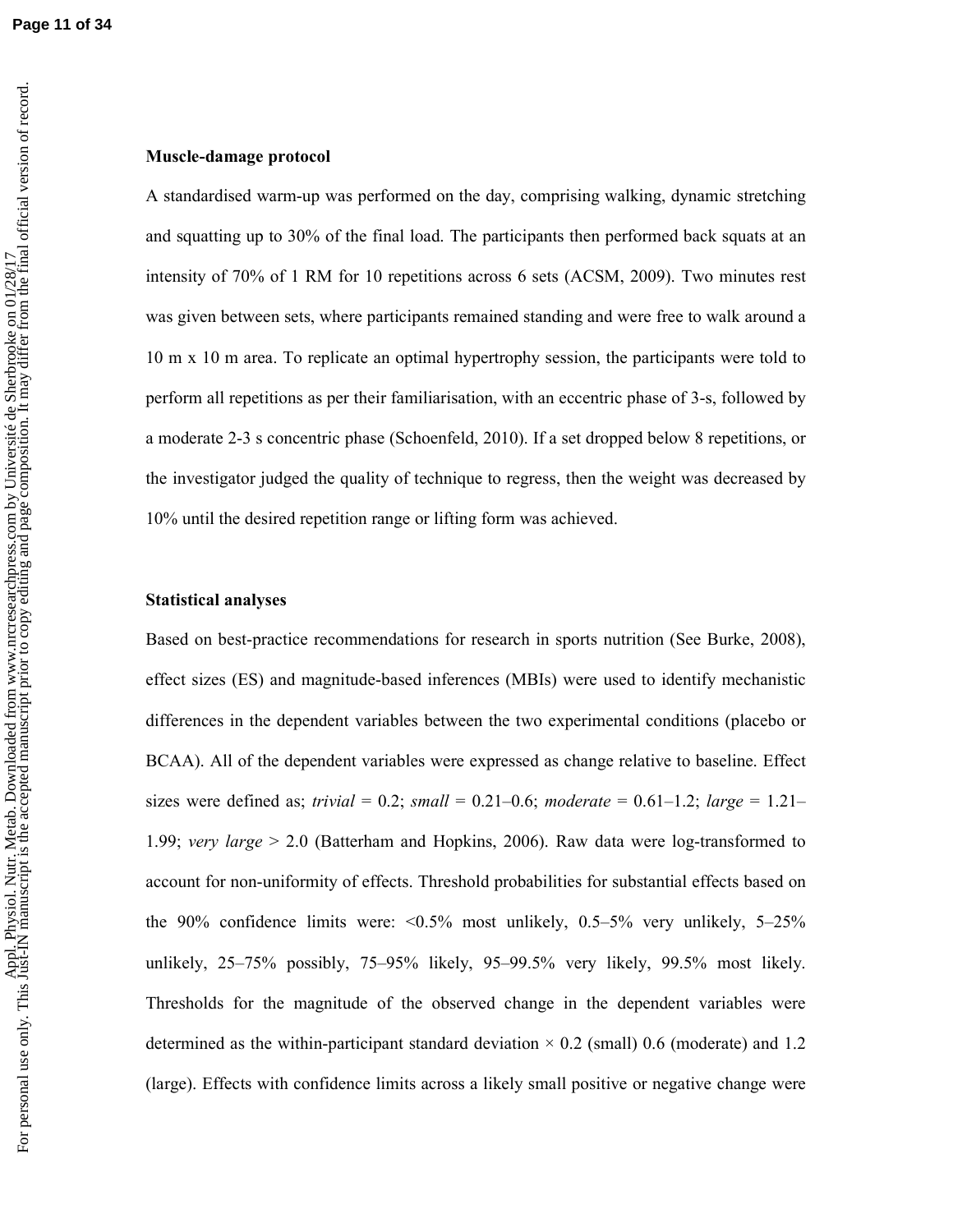classified as unclear (Hopkins et al., 2009). The uncertainty of effects was based on 90% confidence limits for all variables. A custom spreadsheet was used to perform all of the calculations (http://www.sportsci.org/.).

#### **Results**

There were *trivial* differences between BCAA and placebo groups for the total energy intake  $(2486 \pm 412 \text{ kcal/day } cf. 2667 \pm 449 \text{ kcal/day}; trivial, unlikely), carbohydrate (1157 \pm 354$ kcal/day *cf.*  $1230 \pm 300$  kcal/day; *trivial, unlikely*), fat  $(980 \pm 283$  kcal/day *cf.*  $1049 \pm 275$ kcal/day; *trivial, unlikely*) and protein energy intake  $(378 \pm 79 \text{ kcal/day } cf. 394 \pm 101$ kcal/day; *trivial, unlikely*).

Changes in isometric strength (% baseline) are presented in Figure 1 (mean  $\pm$  SD). There were *large* reductions in isometric strength between baseline and post-exercise for the BCAA group (1031  $\pm$  273 N *cf.* 976  $\pm$  238 N, respectively *most likely*  $\downarrow$ ), whilst the placebo group showed *very large* changes (899  $\pm$  248 N *cf.* 734  $\pm$  186 N, respectively; *most likely*  $\downarrow$ ). By 24h post-testing, the reduction in strength remained *very large* for the placebo group (*most likely* ↓) and *large* for the BCAA group (*most likely* ↓), which were subsequently reduced to *moderate, unclear* changes among the placebo and BCAA conditions at 48-h. Both groups did not return to baseline strength levels during the study. Pairwise between-group tests revealed a greater reduction in isometric strength at 24-h in the placebo group compared to the BCAA group (*moderate, likely* ↓), indicating a delayed recovery of muscle function.

**\*\*\*\*\*\*\*Figure 1 near here\*\*\*\*\*\*\***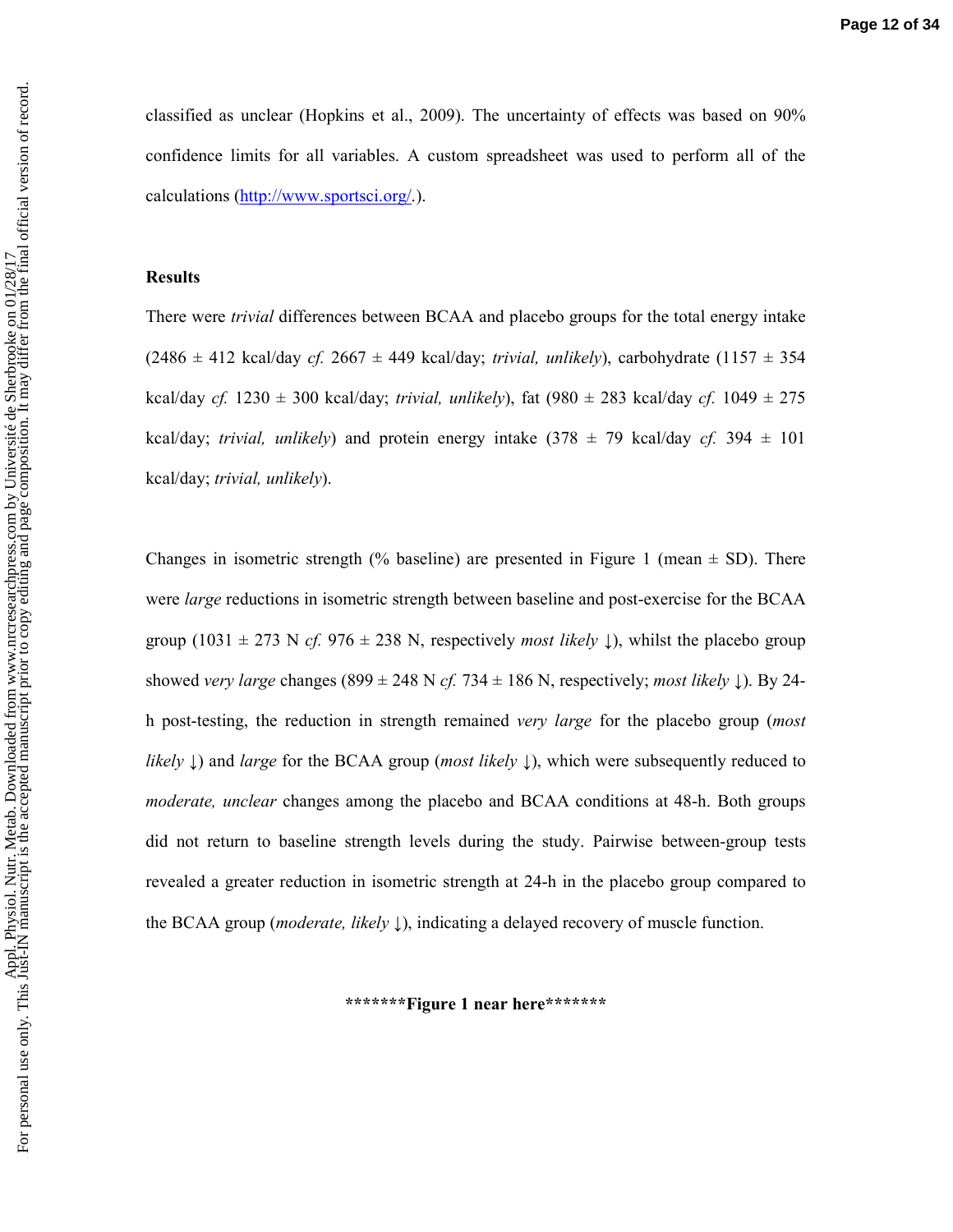Changes in CK concentration (% baseline) are presented in Figure 2 (mean  $\pm$  SD). There were *moderate* increases in CK between baseline and post-exercise for the BCAA group (339 ± 77 IU/L *cf.* 783 ± 407 IU/L, respectively; *very likely* ↑), whilst there were *small, unclear*  increases in the placebo group  $(357 \pm 121 \text{ IU/L } cf. 538 \pm 235 \text{ IU/L}$ , respectively ). By 24-h post-testing, the increase in CK was *large* and *most likely* for both groups, which remained *large,* and *most likely* between baseline and 48-h. Both groups did not return to baseline CK levels during the study. Pairwise between-group tests revealed *large, possible* increases in CK concentration at 24-h and 48-h in the BCAA group compared to the placebo group.

#### **\*\*\*\*\*\*\*Figure 2 near here\*\*\*\*\*\*\***

Changes in CMJ height (% baseline) are presented in Figure 3 (mean  $\pm$  SD). There were *moderate, very likely* reductions in CMJ height between baseline and post-exercise for the both groups (BCAA =  $56.3 \pm 6.9$  cm *cf.*  $54.6 \pm 8.2$  cm; Placebo =  $55.4 \pm 5.4$  cm *cf.*  $52.8 \pm 6.2$ cm). By 24-h post-testing, the reduction in CMJ height was *very large* and *most likely* for both groups, which improved to a *trivial,* and *unclear* for both groups between baseline and 48-h, indicating a return to baseline. Pairwise between-group tests revealed *small, likely* reductions in CMJ height at post-exercise and 24-h in the placebo group compared to the BCAA group.

#### **\*\*\*\*\*\*\*Figure 3 near here\*\*\*\*\*\*\***

Changes in perceived muscle soreness (% baseline) are presented in Figure 4 (mean  $\pm$  SD). There were *large, most likely* increases in perceived muscle soreness between baseline and post-exercise for the both groups (BCAA =  $1.6 \pm 0.9$  AI *cf.*  $8.6 \pm 3.4$  AI; Placebo =  $1.8 \pm 8.6$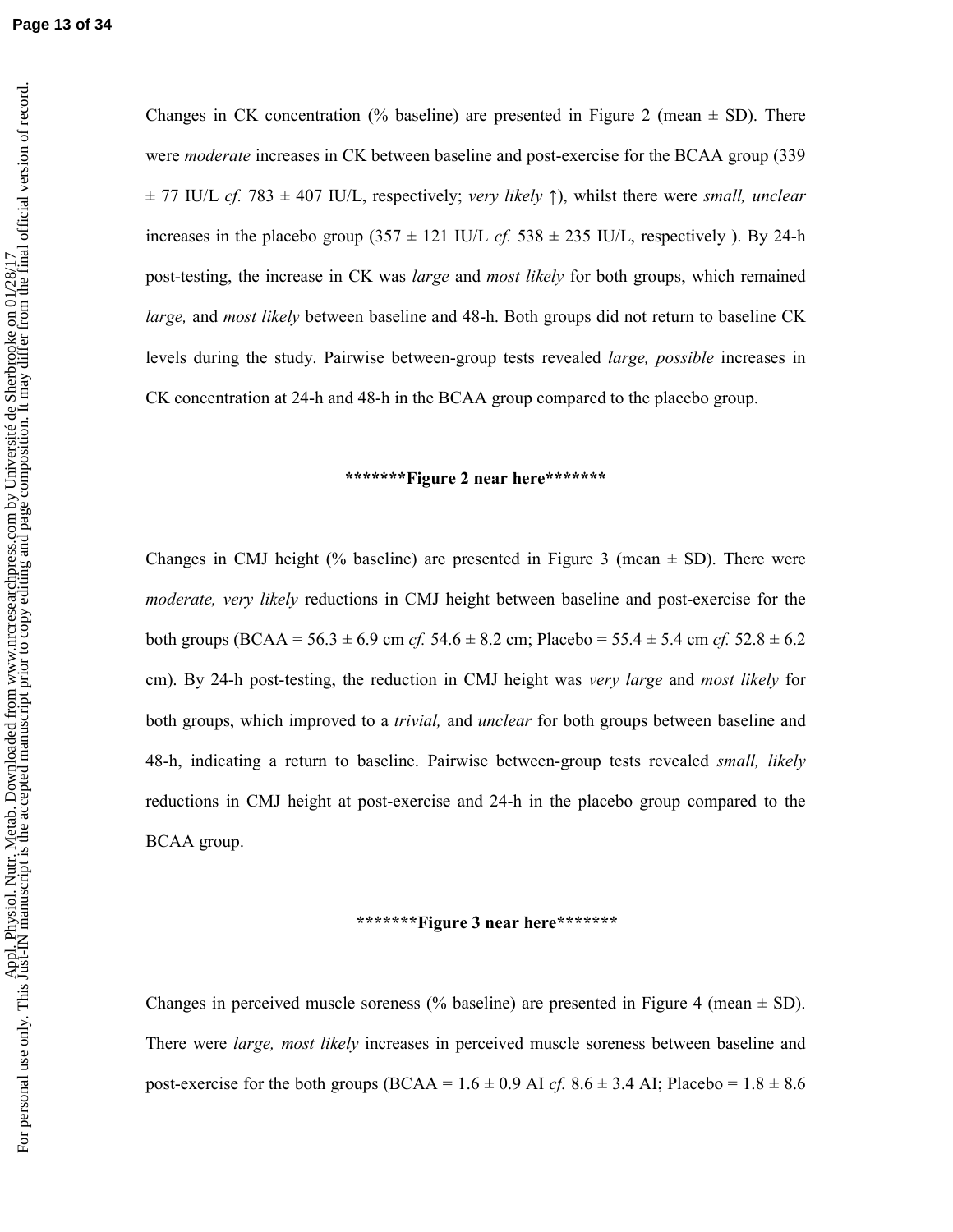AI *cf.*  $8.6 \pm 4.4$  AI). By 24-h post-testing, the increase in perceived muscle soreness remained *large* and *most likely* for both groups, which improved to a *trivial,* and *unclear* between baseline and 48-h, indicating a return to baseline. Pairwise between-group tests revealed *small, likely* increases in perceived muscle soreness at 24-h and 48-h in the placebo group compared to the BCAA group.

**\*\*\*\*\*\*\*Figure 4 near here**\*\*\*\*\*\*\*\*

#### **Discussion**

We investigated the effects of BCAA supplementation on recovery from muscle damage after a hypertrophy-based protocol, among participants regularly taking part in this form of exercise. All of the participants in this study exhibited indirect signs of exercise-induced muscle damage, with both the placebo and BCAA groups declining in strength and CMJ height and increasing DOMS and CK concentration across the 48-h recovery period. However, as hypothesised, the primary finding of this study was that a BCAA supplement of 0.087 g/kg body mass was sufficient to reduce the effects of a hypertrophy-based training session on isometric strength, CMJ height and DOMS compared to placebo. The differences between groups were predominantly noted at the 24-48-h period, whereby the BCAA group showed differences (*small* to *large*) in strength, CMJ and DOMS compared to placebo (Figures 1-4), indicating faster recovery towards baseline values. That baseline values of strength or CMJ height were not re-established after 48-h was not unexpected as other studies have shown that muscle function and other performance measures do not return to baseline 72-h to 96-h after muscle damage when BCAAs are orally administered (Jackman et al.,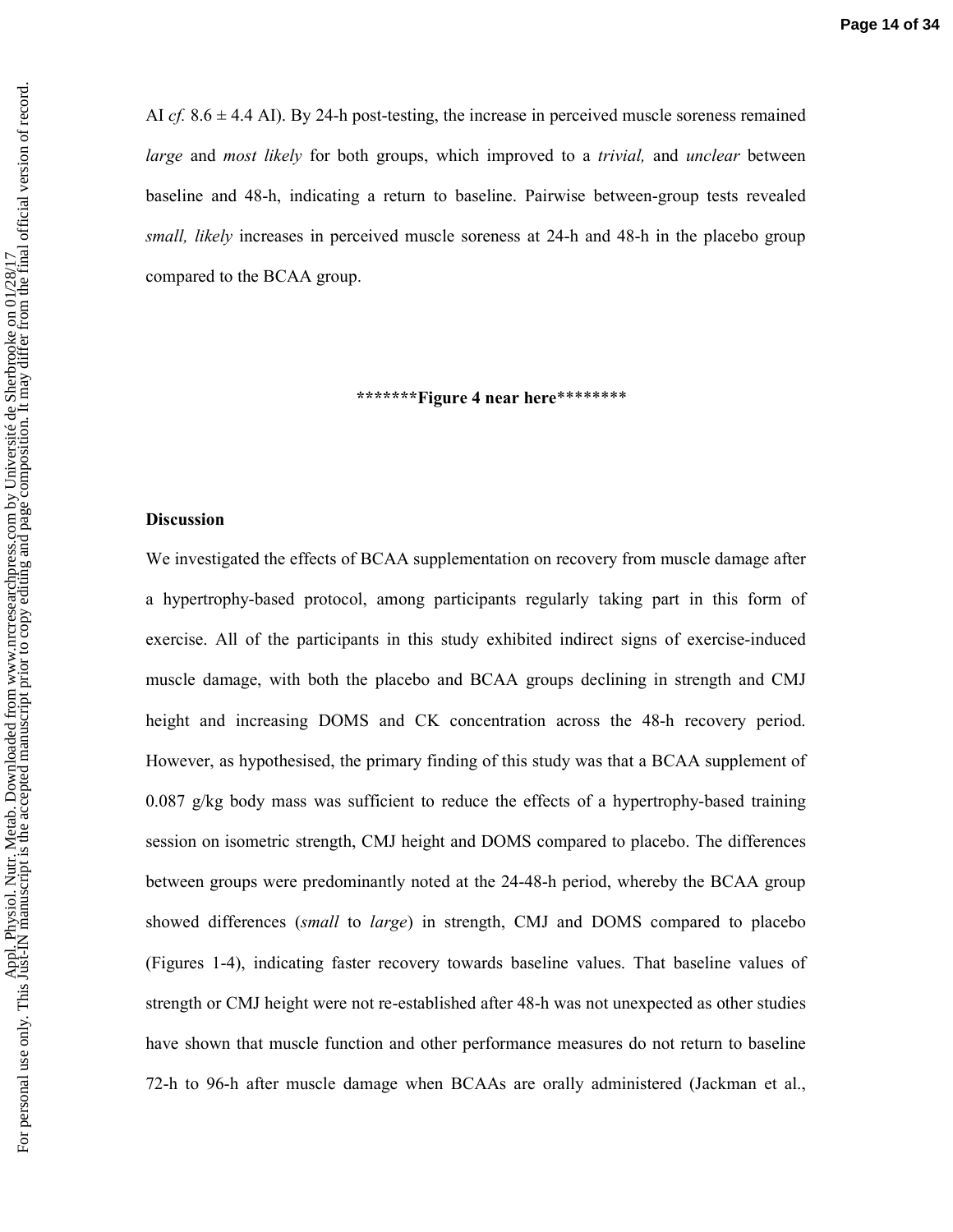2010; Howatson et al., 2012; Kirby et al., 2012). Most importantly, our findings support the suggestion that BCAA supplementation can increase the rate of recovery in muscle function among well-trained habitual weight-lifters, following a muscle damage protocol that mimicked a typical hypertrophy training session.

Similar findings have been reported previously, where a comparable dosage of a BCAA supplement, administered across a 7-day loading period, accelerated the recovery of muscle function and DOMS (Howatson et al., 2012). Kirby et al. (2012) also reported an improvements in recovery of isometric strength, but not squat jump height, after muscle damage using a short-term (beginning 30-min prior to exercise) leucine supplementation regime, similar to the current study. On this basis, Kirby and co-authors questioned the usefulness of leucine as a recovery agent if its effects do not transfer to ballistic tasks. Indeed, others have reported similar findings, with no change in vertical jump height between placebo and BCAA groups after muscle damage (Howatson et al., 2012). In disagreement with these studies, we found that CMJ height was recovered faster in the BCAA group compared to placebo at 24-h post-damage. The use of a standard CMJ test, opposed to a static jump (Kirby et al., 2012), might partly explain this difference as it is known that movements involving the stretch-shortening cycle (SSC) can be effected by muscle damage, partly owing to structural changes in non-contractile elements and an associated loss of muscle-tendon stiffness (Komi, 2000). *In vitro* studies have shown that leucine administration can promote the restoration of damaged connective tissue in rat skeletal muscle (Perieira et al., 2014), which is responsible for the transfer of energy between the muscle and tendon structures (Turrina et al., 2013). Therefore, it is feasible that the repair of damaged connective tissue was facilitated by BCAA supplementation, thus supporting energy transfer during SSC movements. There are other mechanisms, such as impairment of reflex-sensitivity (Komi, 2000) that might explain the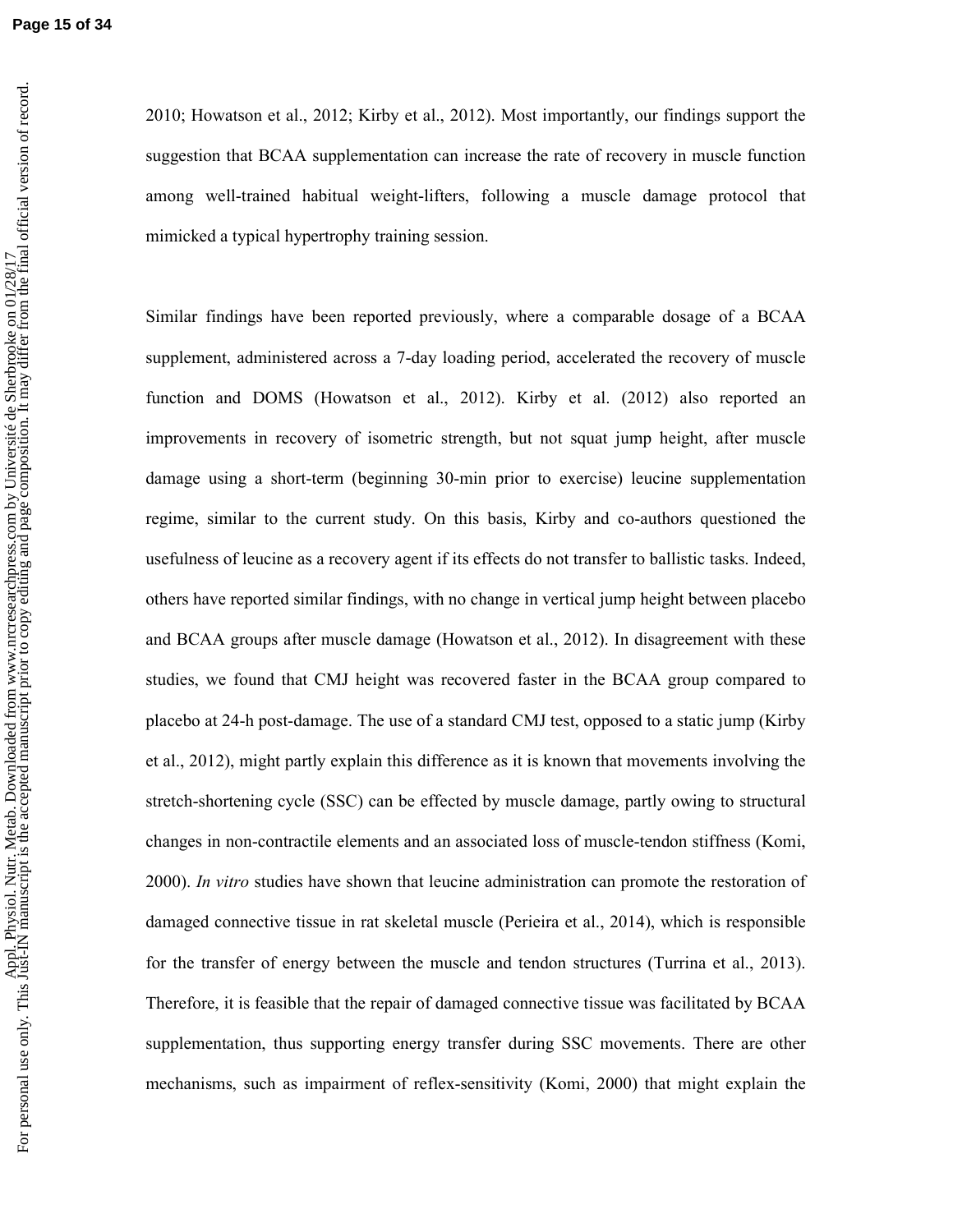poorer CMJ performance post-muscle damage. The lowered DOMS after BCAA supplementation is likely to have caused less neural inhibition, thus enabling improved reflex sensitivity and performance (Nicol et al., 2003). Based on the above findings, we suggest that long-term BCAA supplementation may not be necessary for the recovery of isometric muscle function after muscle damage and that this occurs in parallel to the recovery of CMJ performance. Of course, these differences could also be attributed to the application of an ostensibly more appropriate statistical technique (Batterham and Hopkins, 2006; Burke, 2008) compared to previous studies, particularly when the difference between groups is *small*.

Heavy resistance exercise has been shown to induce the release of muscle proteins, such as CK, into the blood stream (Kraemer et al., 1993). As anticipated, CK concentration increased in the 24-h after muscle damage in both conditions, reflecting disruption of the sarcolemmal membrane. However, BCAA supplementation appeared to increase CK compared to placebo in the current study, which was not expected. Our findings add to the equivocality of current research, with some reporting no change in the CK response after muscle damage (Jackman et al., 2010) and others showing an attenuation of the CK response after mixed amino acid or BCAA supplementation (Nosaka et al., 2006; Howatson et al., 2012; Kirby et al., 2012). The current findings could be attributed to the well-described intra-individual CK response to muscle damage, resulting in large standard deviations and random variations in CK values across the subsequent days (Clarkson and Ebbeling, 1988). Irrespective of the reasons for these findings, the current data question the supposition that CK efflux after muscle damage is blunted by BCAA availability. Furthermore, given that soreness was also lower in the BCAA group, despite higher CK values, these findings do not support the involvement of BCAAs in a proposed mechanism that relies on parallel changes in these measures to explain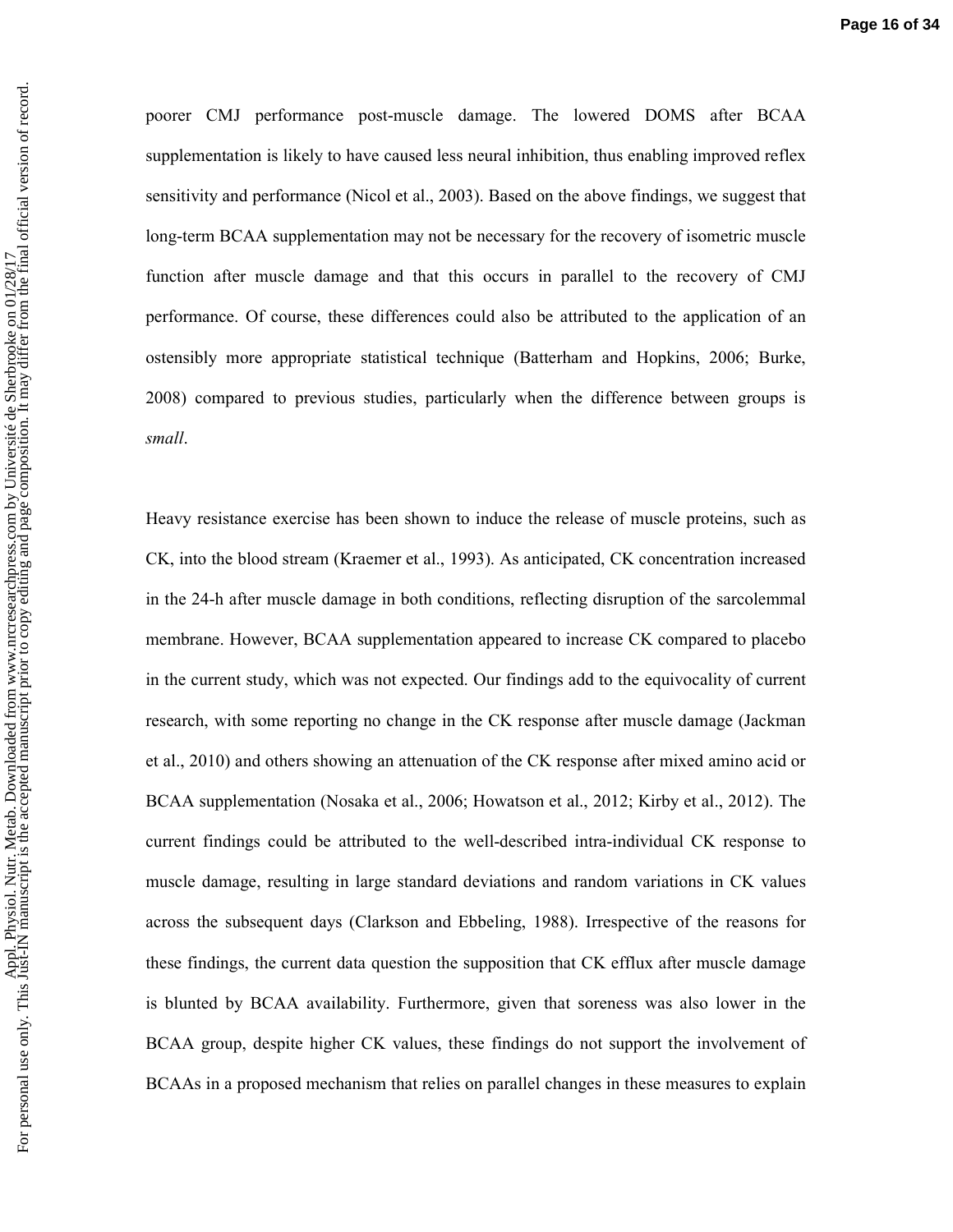**Page 17 of 34**

a reduction in secondary muscle damage (Howatson et al., 2012). These findings support the suggestion that CK might not be a useful single marker of muscle damage (Chrismas et al., 2013).

This was the first study to test the effect of BCAA supplementation on muscle damage in a sample of experienced resistance-trained athletes, who perform habitual hypertrophy training, using a mode of exercise that reflects their day-to-day activities. Our findings show that muscle damage is caused among athletes of this type and that acute BCAA supplementation, prior to and during the recovery period, is capable of accelerating recovery in the 24-48-h after a muscle damaging bout of exercise. This is particularly relevant to athletes taking part in regular hypertrophy training as programmes of this type necessitate a maximum of 48-h between training days. In addition, this is the first study to prescribe and monitor the daily diet of resistance-trained participants, thus controlling the total energy and macronutrient intake during the BCAA supplementation period. This is an extremely important aspect of the current study because, without such measures being taken, the available energy, as well as the amount and quality of amino acids being ingested alongside the supplement is unknown. Indeed, lack of suitable dietary control has been suggested as a major limitation among studies that have investigated the effects of BCAA or protein supplementation on recovery from muscle damage (Pasiakos et al., 2015). Our findings, therefore, support studies that have reported positive effects of acute BCAA (or isolated leucine or amino acid) supplementation on recovery from muscle damage (Kirby et al., 2012) and extend this to diet-controlled, experienced resistance-trained athletes.

Whilst the diet of the current participants was under control, it should be stated that, given the design of this study which did not include a separate mixed amino acid group, it is unclear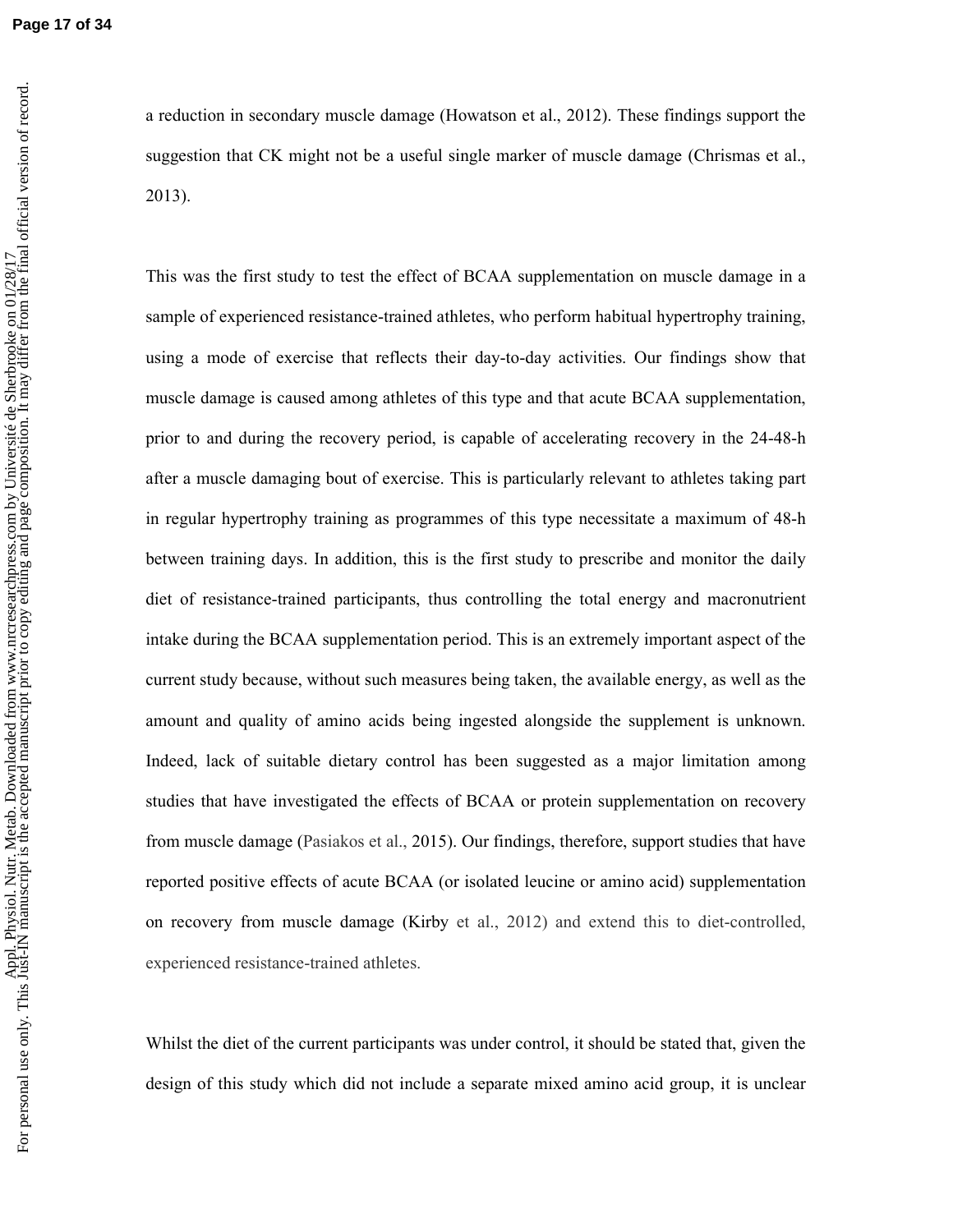whether the accelerated recovery was due to the BCAA alone mixture or the addition of amino acids to the diet. Future studies should extend the current work by including amino acid and isolated leucine groups to the experimental design. The isolated leucine group is a particularly important part of this suggestion as leucine has the most potent effects on muscle protein synthesis via mTor pathways (Philips, 2009), which is not the case for the remaining BCAAs, isoleucine and valine (Churchward-Venne et al., 2014). BCAAs, collectively, have long-held presumed stimulatory effects on protein synthesis (Blomstrand et al., 2006), which might explain their inclusion in recovery drinks. Indeed, this was part of the rationale for the current study. However, given the reported competition between leucine, isoleucine and valine for cellular transport and subsequent metabolism (Cynober, 2002), it is possible that valine and isoleucine inhibited the effects of leucine on muscle protein synthesis and that the combination of all three BCAAs is unnecessary or detrimental to muscle recovery (De Bandt and Cynober, 2006).

Administration of leucine-rich amino acids has also been shown to reduce the appearance of inflammatory cytokines, whilst increasing muscle protein synthesis after eccentric exercise in rodents (Kato et al., 2016) and after endurance exercise in athletes (Rowlands et al., 2016). Muscle soreness is partly related to local inflammation, which is a necessary part of the recovery process that follows acute mechanical damage of the myofibres (Howatson and van Someren, 2008). The proposed anti-inflammatory effects of leucine post-exercise might explain its capacity to lower muscle soreness. However, there are putative roles for all BCAA during the acute inflammatory phase of muscle damage. This is because of the known transamination of all BCAA into glutamate and, thus, contribution to the glutamate-glutamine pool, which is a known substrate for inflammatory cells (Nicastro et al., 2012). It is, therefore, important that future research is designed to examine the effects of isolated BCAA,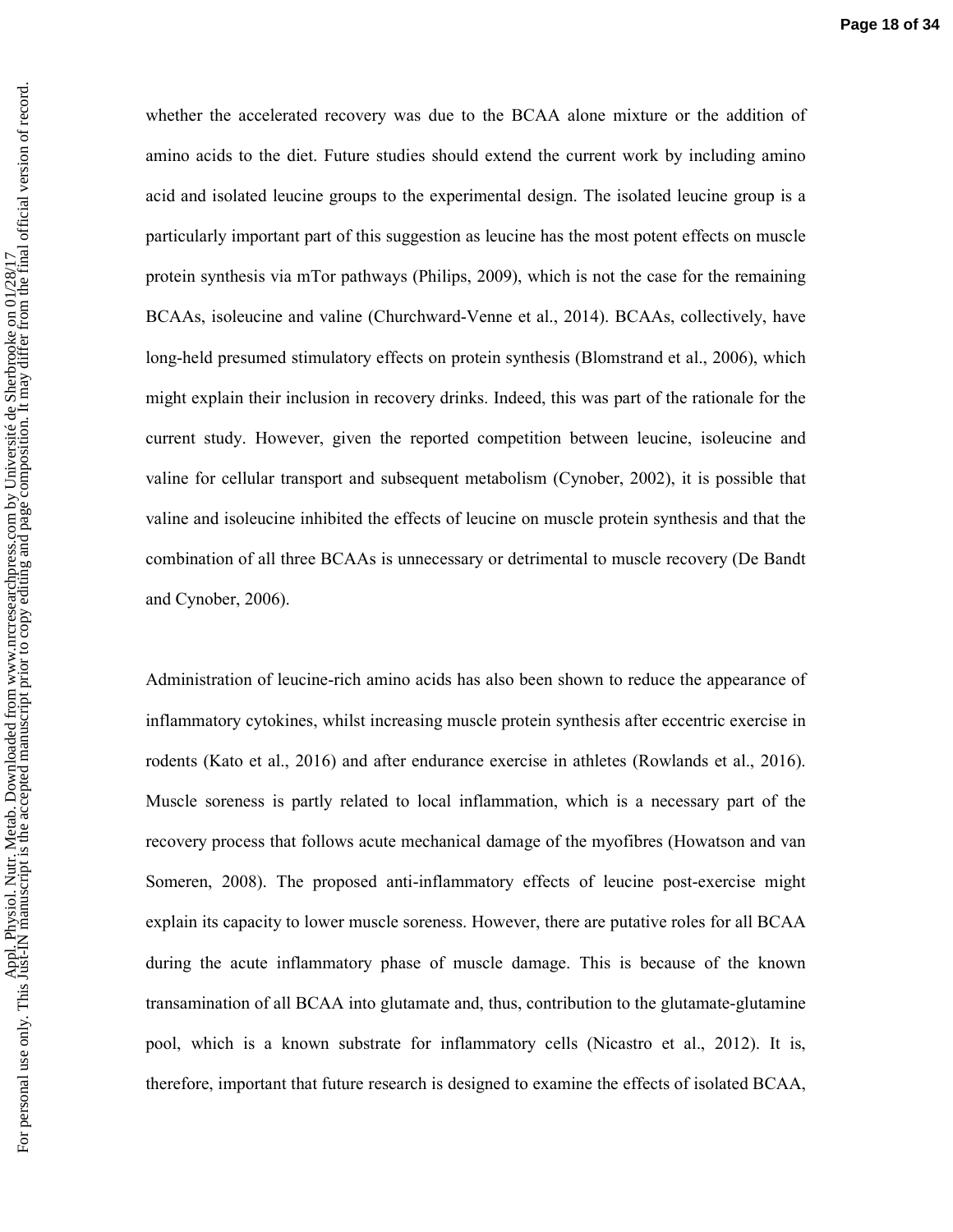Given the unanticipated CK response after the muscle-damaging exercise in the current study, it would have been useful to measure other blood markers of muscle damage, such as myoglobin, which is known to increase after strenuous exercise (Brancaccio et al., 2010) and can be reduced after protein supplementation (Cockburn et al., 2008). This would have helped to comprehend the unexpected CK response and provided a more comprehensive understanding of the mechanisms by which a BCAA supplement is able to accelerate recovery muscle damage, without appearing to alter the level of blood proteins. Indeed, replication of this study using different combinations of BCAA dosage would be beneficial, given the reports that question the necessity of valine and isoleucine as part of a BCAA supplement (De Bandt and Cynober, 2006; Churchward-Venne et al., 2014). Furthermore, future studies should investigate the chronic effects of BCAA supplementation on recovery from muscle damage as athletes undertaking hypertrophy training will require long term recovery strategies and the findings of this study were limited to a 48-h recovery period. However, the diet control and supervised supplementation regime that were imposed herein to isolate the acute effects of BCAA supplementation would be methodologically challenging for future researchers, yet not impossible to achieve.

# **Conclusion**

Acute oral supplementation of BCAAs at a concentration of 0.087 g/kg body mass was sufficient to increase the rate of recovery in isometric strength, CMJ height and perceived soreness compared to placebo after a hypertrophy-based training session among resistancetrained athletes. This means that, based on a 100 kg athlete supplementing twice daily, as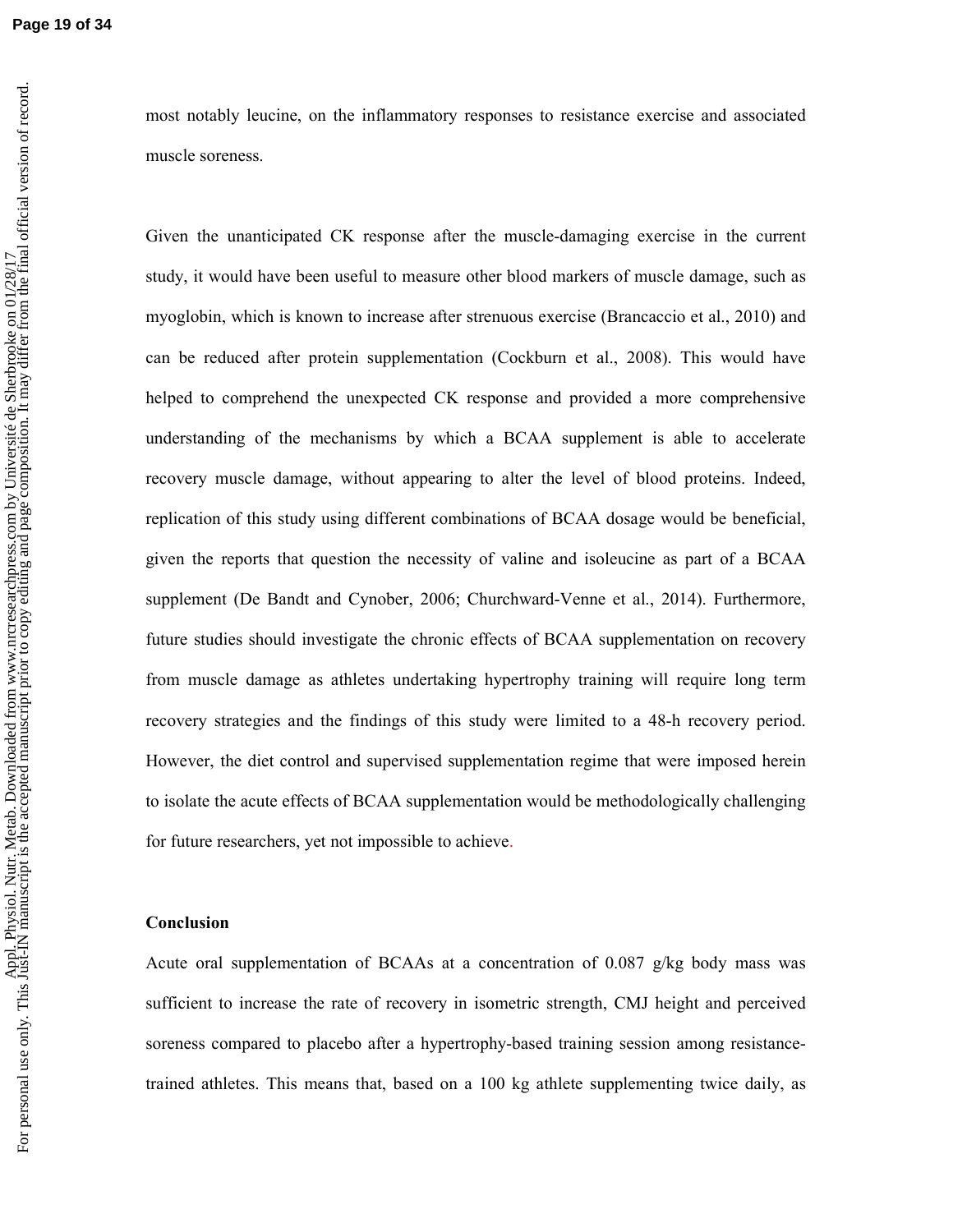little as 17.2 g/day of BCAAs is necessary to accelerate recovery from hypertrophy training sessions. However, further studies are required to understand whether the provision of BCAAs, the amino acid content alone or isolated BCAAs are mediating this response. This study also highlights the importance of controlling the energy and macronutrient intake of participants during research of this type, owing to the potential confounding influence of unaccounted dietary food sources on recovery from muscle damage.

**Disclaimer:** The authors report no conflicts of interest associated with this manuscript.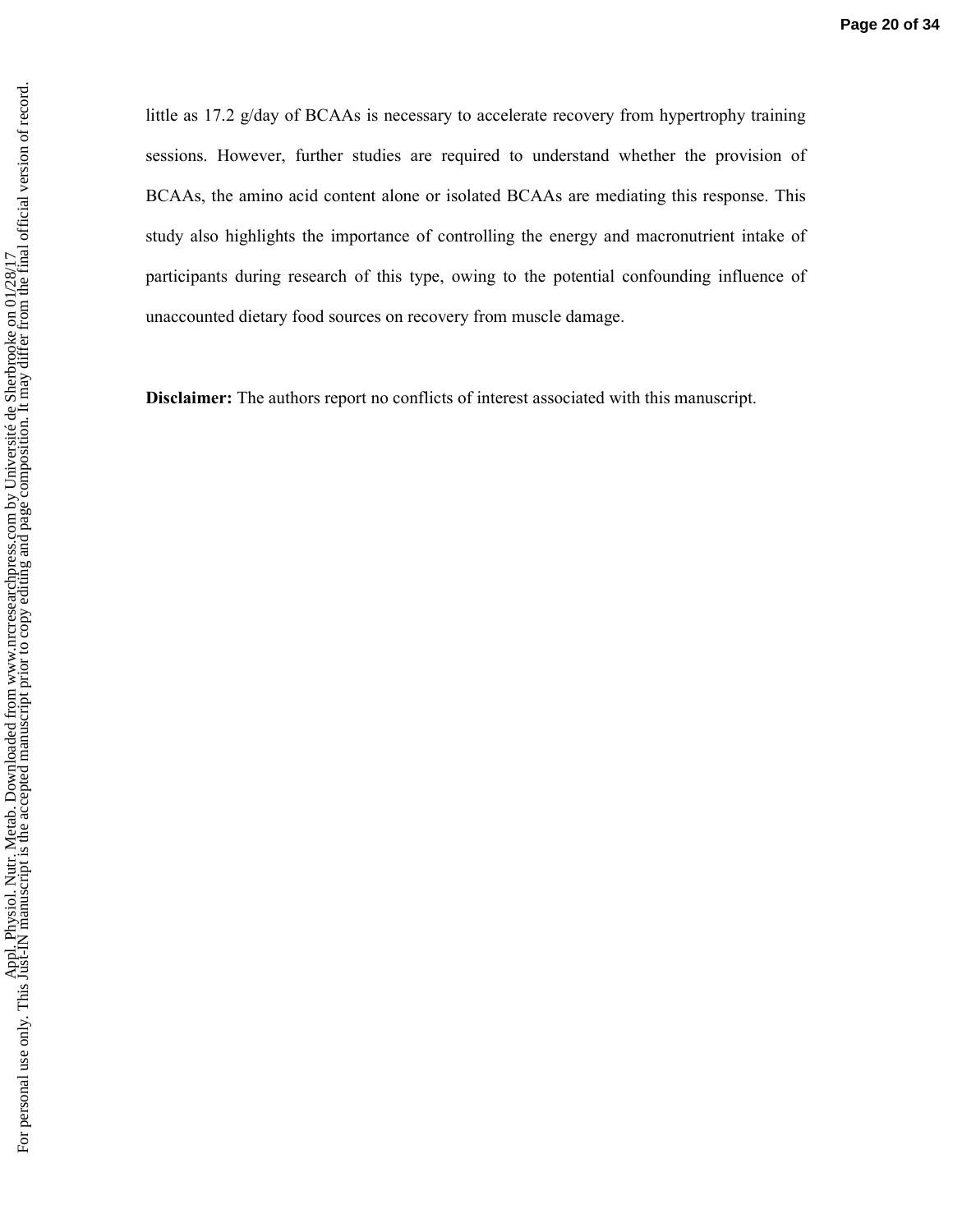### **References**

ACSM. American College of Sports Medicine position stand. 2009. Progression models in resistance training for healthy adults. Med. Sci. Sports Exerc, 41: 687–708: doi: 10.1249/MSS.0b013e3181915670.

Alfonzo-González, G., Doucet, E., Alméras, N., Bouchard, C. and Tremblay, A. 2004. Estimation of daily energy needs with the FAO/WHO/UNU 1985 procedures in adults: comparison to whole-body indirect calorimetry measurements. Eur. J. Clin. Nutr, 58(8):1125- 31: doi: 10.1038/sj.ejcn.1601940.

Barnett, A. 2006. Using recovery modalities between training sessions in elite athletes. Sport Med, 36(9): 781-796: PMID: 16937953.

Batterham, A. M. and Hopkins, W. G. 2006 Making meaningful inferences about magnitudes. Int. J. Sports Physiol. Perform, 1(1): 50-57. PMID: 19114737.

Blomstrand, E., Eliasson, J., Karlsson, H. K. R. and Kohnke, R. 2006. Branched-Chain Amino Acids Activate Key Enzymes in Protein Synthesis after Physical Exercise J. Nutr, 136: 269–273, 2006: PMID: 16365096.

Bloomer, R. J., Falvo, M. J., Fry, A. C., Schilling, B. K., Smith, W. A. and Moore, C. A. 2006. Oxidative stress response in trained men following repeated squats or sprints. Med. Sci. Sports Exerc, 38:1436-1442: doi: 10.1249/01.mss.0000227408.91474.77.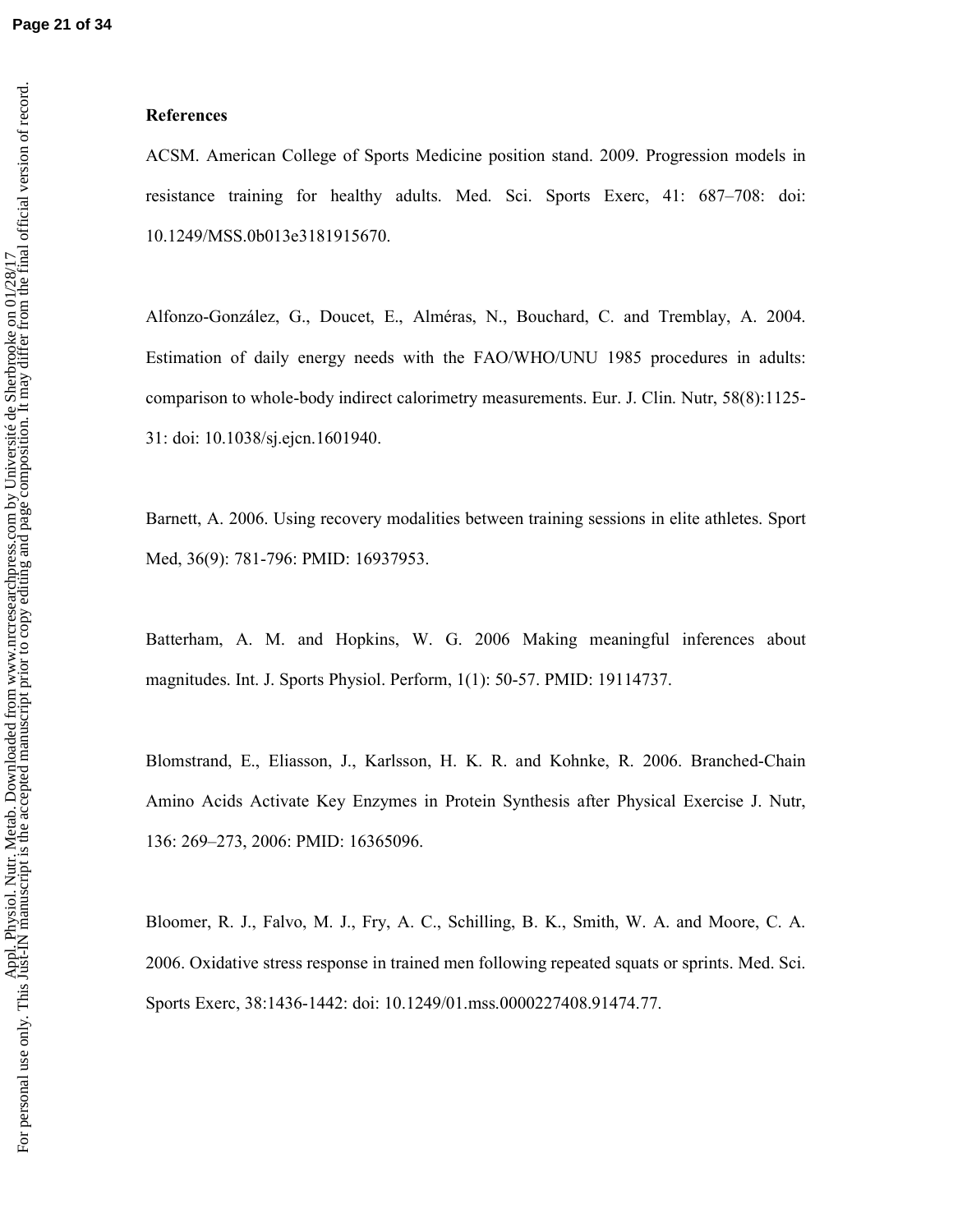Børsheim, E., Tipton, K. D., Wolf, S. E. and Wolfe, R. R. 2002. Essential amino acids and muscle protein recovery from resistance exercise. Am. J. Phys. Endocr. Metabol, 283(4): 648-657: PMID: 12217881.

Brancaccio, P. Lippi, G. and Maffulli, N. 2010. Biochemical markers of muscular damage. Clin. Chem. Lab. Med, 48(6):757-767: PMID: 20518645.

Burke, L. M. 2008. Caffeine and sports performance. Appl. Physiol. Nutr. Metab, 33(6):1319-1334: PMID: 19088794.

Carpinelli, R. N., Otto, R. M. and Winett, R. A. 2004. A critical analysis of the ACSM position stand on resistance training: Insufficient evidence to support recommended training protocols. J. Exerc. Physiol. Online, 7(3): 1-60.

Cheung, K., Hume, P. and Maxwell, L. 2003. Delayed onset muscle soreness: treatment strategies and performance factors. Sports Med, 33(2):145-64: PMID: 12617692.

Clarkson, P. M. and Ebbeling, C. 1988. Investigation of serum creatine kinase variability after muscle-damaging exercise. Clin. Sci. (Lond), 75(3): 257–261: PMID: 3416560.

Cockburn, E., Hayes, P.R., French, D. N., Stevenson, E. and St Clair Gibson, A. 2008. Acute milk-based protein-CHO supplementation attenuates exercise-induced muscle damage. Appl. Physiol. Nutr. Metab. 33:775–783: doi: 10.1139/H08-057.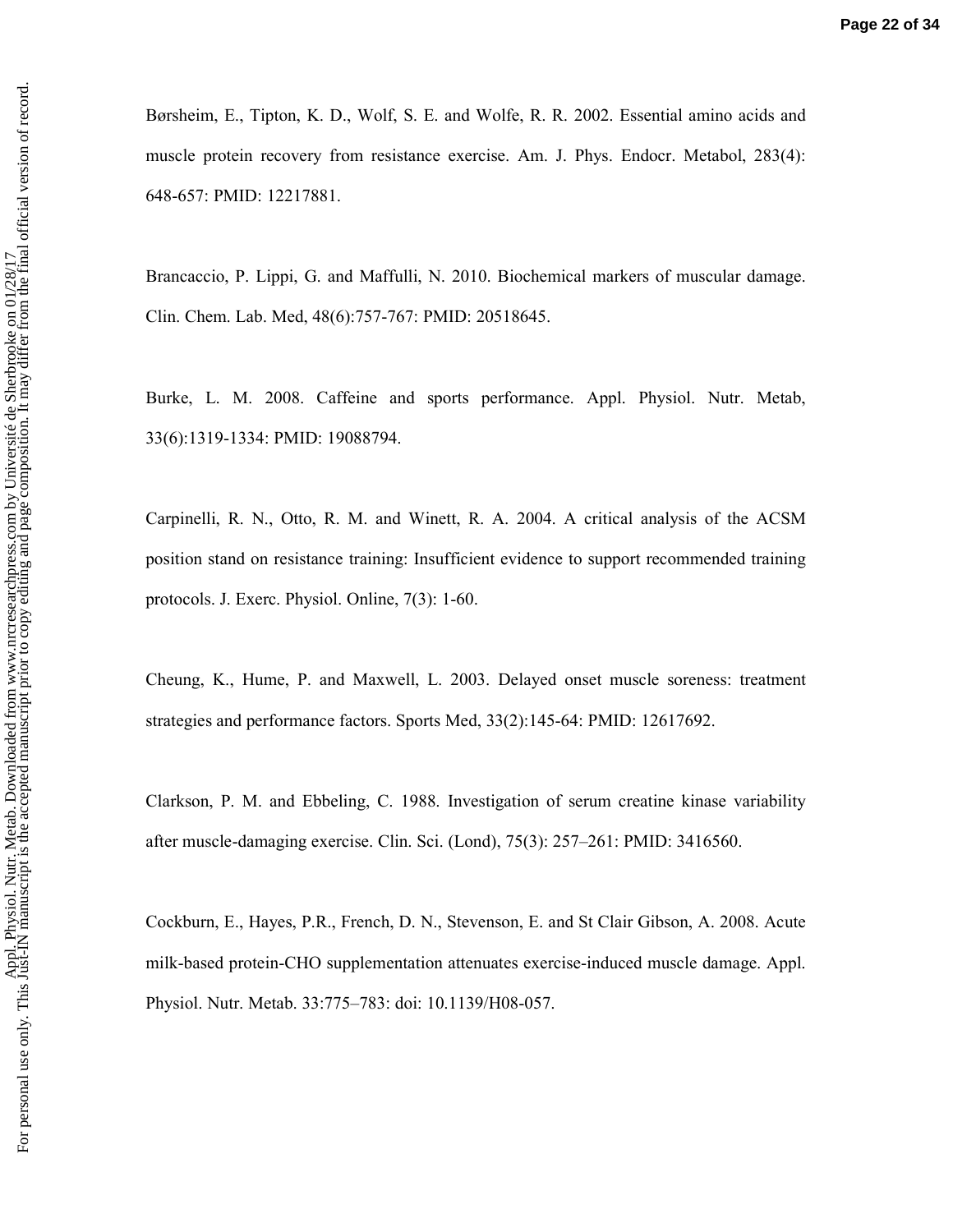Coombes, J. S. and McNaughton, L. R. 2000. Effects of branched-chain amino acid supplementation on serum creatine kinase and lactate dehydrogenase after prolonged exercise. J. Sports Med. Phys. Fitness, 40(3): 240-246: PMID: 11125767.

Chrismas, B. C. R., Taylor, L., Carrol, S., Smith, A. Pemberton, P., Seigler, J. C. et al. 2009. Reproducibility of creatine kinase: how useful is this measurement tool? 11th ISEI Symposioum, Newcastle, Australia, 9-12 Sept. 2013. *Exercise Immunology: Prescriptions for Health.* 

Churchward-Venne, T. A., Breen, L., Di Donato, D. M., Hector, A. J. Mitchell, C. J., Moore, D. R., et al. 2014. Leucine supplementation of a low-protein mixed macronutrient beverage enhances myofibrillar protein synthesis in young men: a double-blind, randomized trial. Am. J. Clin. Nutr. 99:276–286. doi: 10.3945/ajcn.113.068775.

Cynober, L. A. 2002. Plasma amino acid levels with a note on membrane transport: characteristics, regulation, and metabolic significance. Nutr, 18:761–766: PMID: 12297216

da Luz, C. R., Nicastro, H., Zanchi, N. E., Chaves, D. F. S. and Lancha, A. H. 2011. Potential therapeutic effects of branched-chain amino acids supplementation on resistance exercisebased muscle damage in humans. J. Int. Soc. Sports Nutr, 8:23: doi: 10.1186/1550-2783-8-23

De Bandt, J. and Cynober, L. J. 2006. Therapeutic Use of Branched-Chain Amino Acids in Burn, Trauma and Sepsis. J. Nutr, 136: 308–313: PMID: 16365104.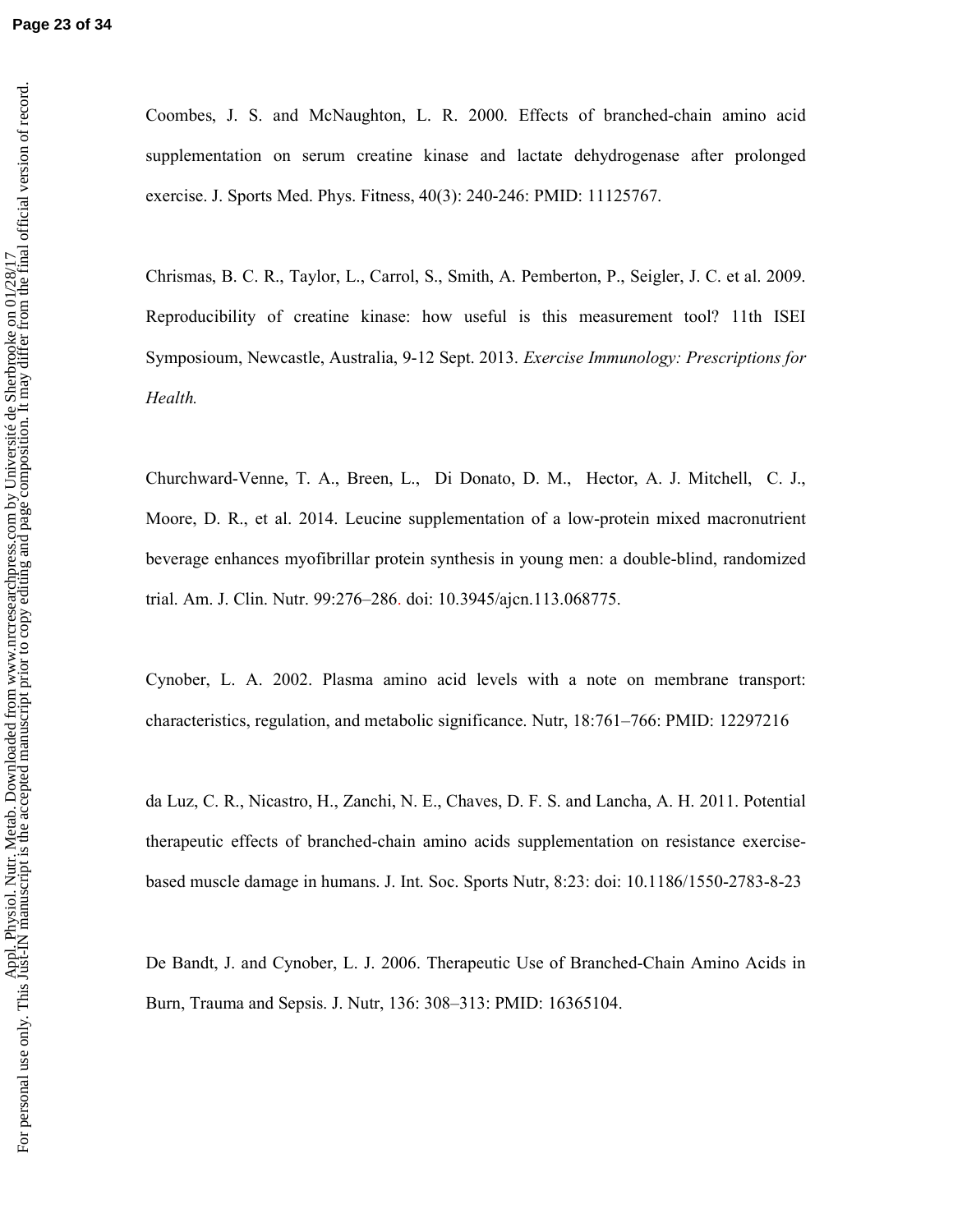Dickinson, J. M., Gundermann, D. M., Walker, D. K., Reidy, P. T., Borack, M. S., Drummond, M. J., et al. 2014. Leucine-enriched amino acid ingestion after resistance exercise prolongs myofibrillar protein synthesis and amino acid transporter expression in older men. J. Nutr, 144:1694-16702: doi: 10.3945/jn.114.198671.

Falvo, M. J., Schilling, B. K., Bloomer, R. J., Smith, W. A. and Creasy, A. C. 2007. Efficacy of prior eccentric exercise in attenuating impaired exercise performance after muscle injury in resistance trained men. J. Strength Cond. Res, 21:1053-1060. doi: 10.1519/R-21406.1

Falvo, M. J., Schilling, B. K., Bloomer, R. J. and Smith, W. A. J. 2009. Repeated bout effect is absent in resistance trained men: an electromyographic analysis. Electromyogr. Kinesiol, 19: 529-535: doi: 10.1016/j.jelekin.2008.10.010.

Fouré, A., Nosaka, K., Gastaldi, M., Mattei, J. P., Boudinet, H., Guye, M., et al. 2016. Effects of branched-chain amino acids supplementation on both plasma amino acids concentration and muscle energetics changes resulting from muscle damage: A randomized placebo controlled trial. Clin. Nutr, 35: 83-94: PMID: 25886707.

Goldberg, A. L., Etlinger, J. D., Goldspink, D. F. and Jablecki, C. 1975. Mechanism of workinduced hypertrophy of skeletal muscle. Med. Sci. Sports, 7: 185-198: PMID: 128681

Hopkins, W. G., Marshall, S. W., Batterham, A. M. and Hanin, J. 2009. Progressive statistics for studies in sports medicine and exercise science. Med. Sci. Sports Exerc, 41(1): 3-13: doi: 10.1249/MSS.0b013e31818cb278.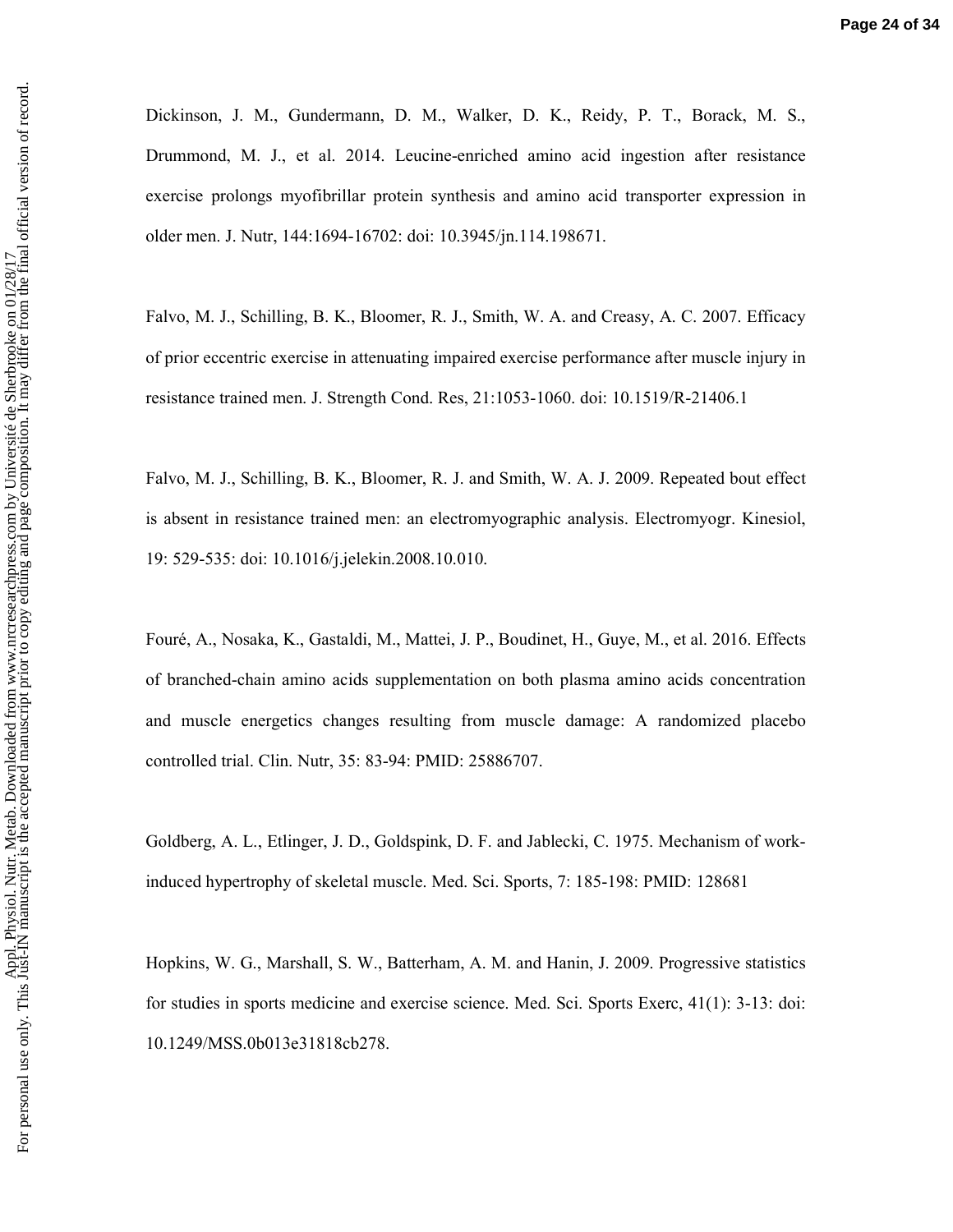Howatson, G. and van Someren, K. A. 2008. The prevention and treatment of exerciseinduced muscle damage. Sport Med, 38: 483–503: PMID: 18489195.

Howatson, G., Hoad, M. Goodall, S., Tallent, J., Bell, P. G. and French, D. N. 2012. Exercise-induced muscle damage is reduced in resistance-trained males by branched chain amino acids: a randomized, double-blind, placebo controlled study. Amino Acids, 9(20): doi: 10.1186/1550-2783-9-20.

Jackman, S. R., Witard, O. C., Jeukendrup, A. E. and Tipton, K. D. 2010. Branched-chain amino acid ingestion can ameliorate soreness from eccentric exercise. Med. Sci. Sports Exerc, 42(5): 962-970: doi: 10.1249/MSS.0b013e3181c1b798.

Kato, H., Miura, K., Nakano, S., Suzuki, K., Bannai, M., and Inoue, Y. 2016. Leucineenriched essential amino acids attenuate inflammation in rat muscle and enhance muscle repair after eccentric contraction. Amino Acids, 48: 2145–2155: doi: 10.1007/s00726-016- 2240-1.

Kirby, T. J. Triplett, T. N., Haines, T. L., Skinner, J. W., Fairbrother, K. R. and McBride, J. M. 2012. Effect of leucine supplementation on indices of muscle damage following drop jumps and resistance exercise. Amino Acids, 42:1987–1996: doi: 10.1007/s00726-011-0928- 9.

Komi, P. V. 2000. Stretch-shortening cycle: a powerful model to study normal and fatigued muscle. J. Biomech, 33(10): 1197-1206: PMID: 10899328.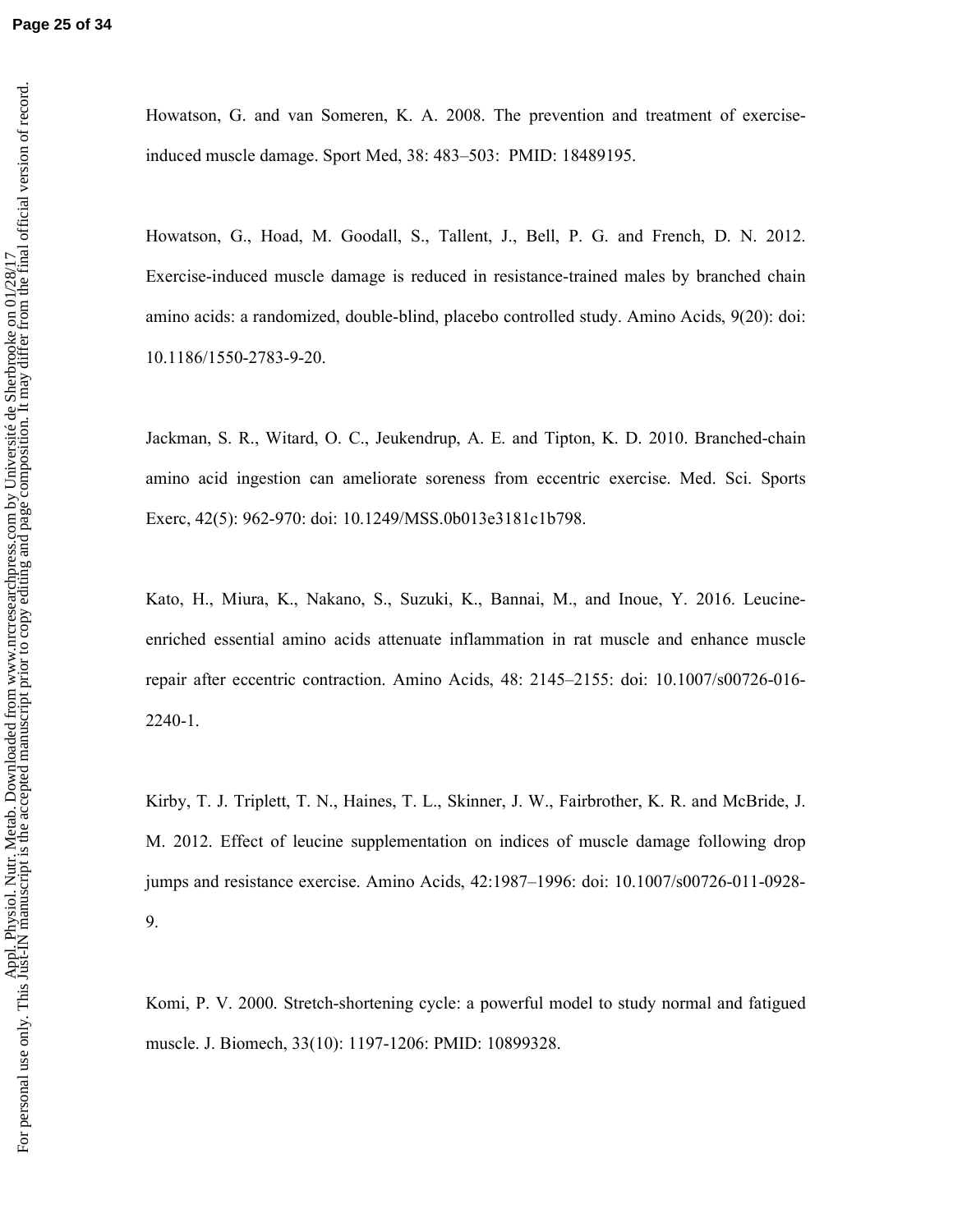Kraemer, W. J., Dziados, J. E., Marchitelli, L. J., Gordon, S. E., Harman, E. A., Mello, R.,et al. 1993. Effects of different heavy-resistance exercise protocols on plasma beta-endorphin concentrations. J. Appl. Physiol, 74(1): 450-459: PMID: 8444727.

McHugh, M. P. 2003. Recent advances in the understanding of the repeated bout effect: the protective effect against muscle damage from a single bout of eccentric exercise. Scand. J. Med. Sci. Sports, 13: 88-97: PMID: 12641640.

Mitchell, C. J., Churchward-Venne, T. A., West, D. W., Burd, N. A., Breen, L., Baker, S. K. et al. 2012. Resistance exercise load does not determine training-mediated hypertrophic gains in young men. J. Appl. Physiol, 113: 71–77: doi: 10.1152/japplphysiol.00307.

Nedelec, M., McCall, A., Carling, C. Legall, F. Berthoin, S. and Dupont, G. 2013. Recovery in Soccer: Part II—Recovery Strategies. Sport Med, 43(1): 9-22: doi: 10.1007/s40279-012- 0002-0.

Nicastro, H., Ribeiro da Luz, C., Chaves, D., Bechara, L. R. G., Voltarelli, V. A. Rogero, M. et al. 2012. Does Branched-Chain Amino Acids Supplementation Modulate Skeletal Muscle Remodeling through Inflammation Modulation? Possible Mechanisms of Action. J. Nutr, Metab, doi:10.1155/2012/136937

Nicol, C., Kuitunen, S., Kyröläinen, H., Avela, J. Komi, P. V. 2003. Effects of long- and short-term fatiguing stretch-shortening cycle exercises on reflex EMG and force of the tendon-muscle complex. Eur. J. Appl. Physiol, 90(5-6): 470-9: doi: 10.1007/s00421-003- 0862-y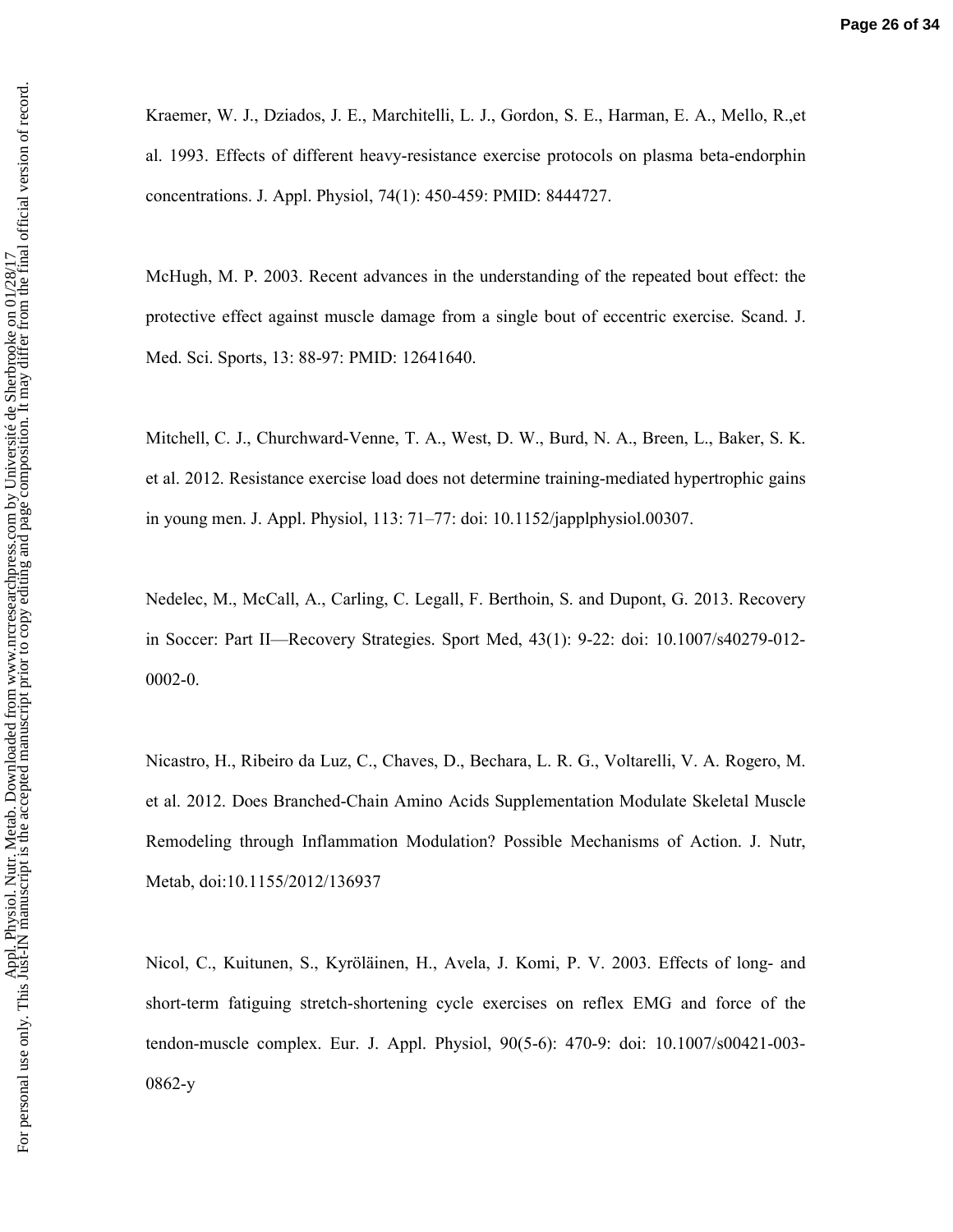Nosaka, K., Sacco, P. and Mawatari, K. 2006. Effects of amino acid supplementation on muscle soreness and damage. Int. J. Sport Nutr. Exerc. Metab, 16(6): 620–635: PMID: 17342883.

Pasiakos, S.M., Lieberman, H.R. & McLellan, T.M. 2015. The effects of protein supplements on muscle mass, strength, and aerobic and anaerobic power in healthy adults: a systematic review. Sports Med, 45(1):111-131: doi: 10.1007/s40279-014-0242-2.

Pereira, M. G., Silva, M. T., Carlassara, E. O., Gonçalves, D. A., Abrahamsohn, P. A., Kettelhut, I. C., et al. 2014. Leucine supplementation accelerates connective tissue repair of injured tibialis anterior muscle. Nutrients, 6(10): 3981-4001: doi: 10.3390/nu6103981.

Philips, S. 2009. Physiologic and molecular bases of muscle hypertrophy and atrophy: impact of resistance exercise on human skeletal muscle (protein and exercise dose effects). Appl. Physiol. Nutr. Metab, 34: 403–410: doi: 10.1139/H09-042.

Proske, U. and Morgan, D. L. 2001. Muscle damage from eccentric exercise: mechanism, mechanical signs, adaptation and clinical applications. J. Physiol, 537(2): 333-345: PMID: 11731568

Rowlands, D. S., Nelson, A. R., Raymond, F., Metairon, S., Mansourian, R., Clarke, J., et al. 2016. Protein-leucine ingestion activates a regenerative inflammo-myogenic transcriptome in skeletal muscle following intense endurance exercise. Physiol. Genomics, 48: 21-32: doi: 10.1152/physiolgenomics.00068.2015.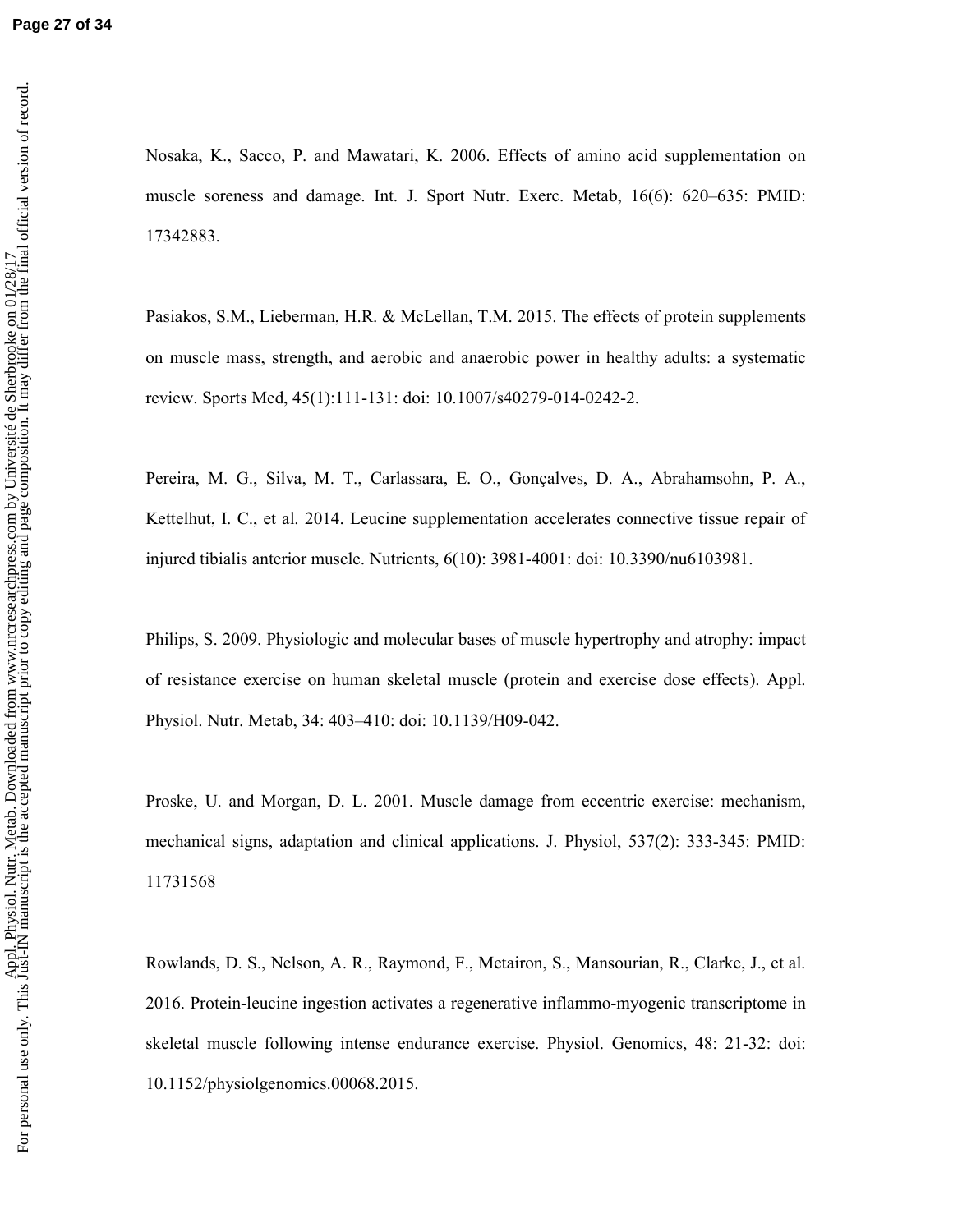Schoenfeld, B. J. 2010. The mechanisms of muscle hypertrophy and their application to resistance training. J. Strength Cond. Res, 24(10): 2857-2872: doi: 10.1519/JSC.0b013e3181e840f3.

Schoenfeld, B. J. 2012. Does exercise-induced muscle damage play a role in skeletal muscle hypertrophy? J. Strength Cond. Res, 26(5):1441-1453: PMID: 22344059.

Sharp, C. P. and Pearson, D. R. 2010. Amino acid supplements and recovery from highintensity resistance training. J. Strength Cond. Res, 24(4): 1125-1130: doi: 10.1519/JSC.0b013e3181c7c655.

Shimomura, Y., Kobayashi, H., Mawatari, K., Akita, K., Inaguma, A., Watanabe, S., et al. 2009. Effects of squat exercise and branched-chain amino acid supplementation on plasma free amino acid concentrations in young women. J. Nutr. Sci. Vitaminol, 55(3): 288-291: PMID: 19602839.

Shimomura, Y., Inaguma, A., Watanabe, S., Yamamoto, Y., Muramatsu, Y., Bajotto, G., et al. 2010. Branched-chain amino acid supplementation before squat exercise and delayedonset muscle soreness. Int. J. Sport Nutr. Exerc. Metab, 20: 236–244: PMID: 20601741

Sorichter, S., Puschendorf, B. and Mair J. 1999. Skeletal muscle injury induced by eccentric muscle action: muscle proteins as markers of muscle fiber injury. Exerc. Immunol. Rev, 5:5- 21: PMID: 10519060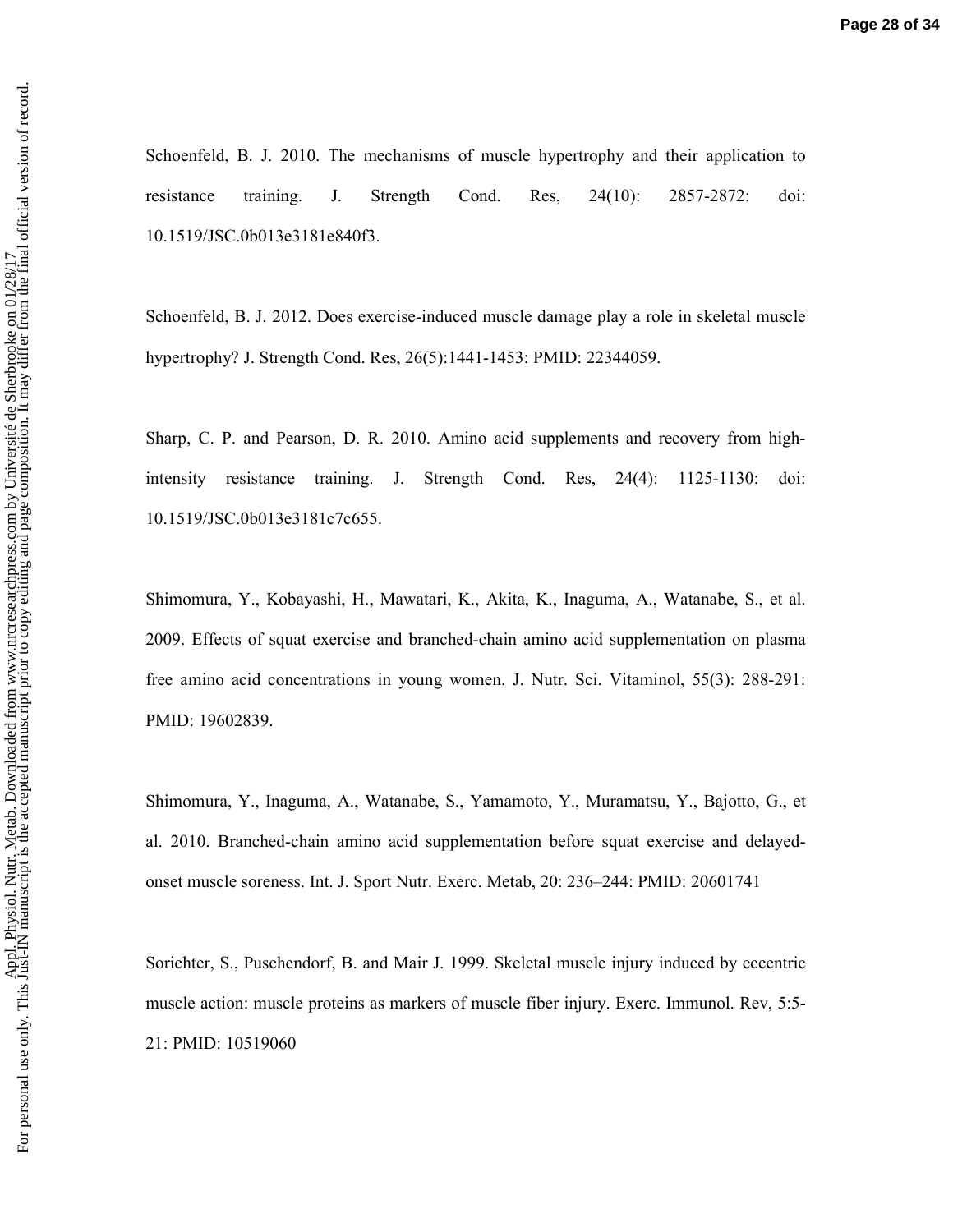Turrina, A., Martínez-González, M. A., Stecco, C. 2013. The muscular force transmission system: role of the intramuscular connective tissue. J. Bodyw. Mov. Ther, 17(1): 95-102: PMID: 23294690.

Zanchi, N. E., Nicastro, H. and Lancha, A. H. 2008. Potential antiproteolytic effects of Lleucine: observations of in vitro and in vivo studies. Nutr. Metab. (Lond), 5:20: doi: 10.1186/1743-7075-5-20.

**Figure 1.** Changes in isometric strength (% baseline) after muscle damage among the placebo and BCAA groups.  $\dagger$  = moderate difference between conditions at that time point.

**Figure 2.** Changes creatine kinase concentration (% baseline) after muscle damage among the placebo and BCAA groups. \* = large difference between conditions at that time point.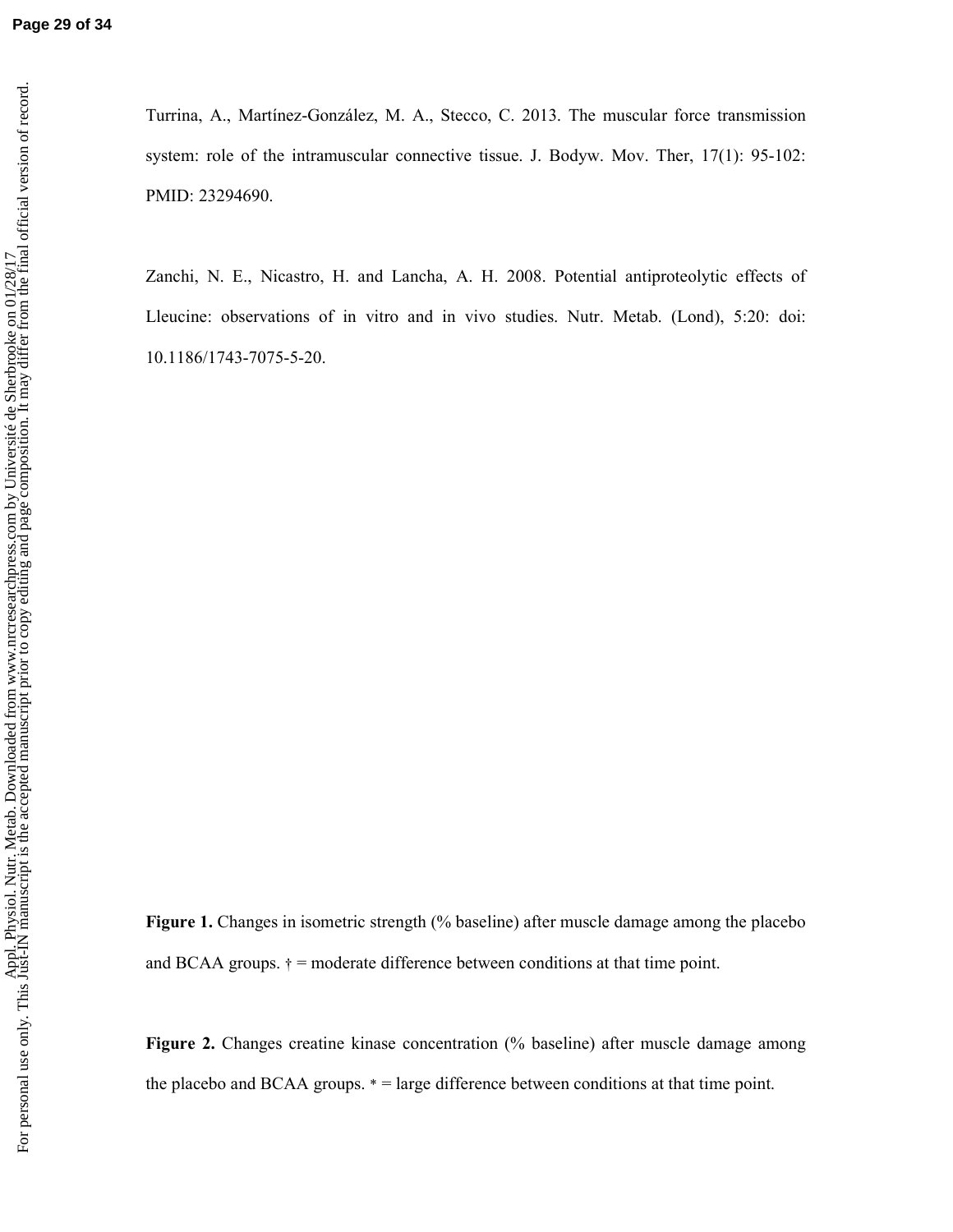**Figure 3.** Changes counter-movement jump (CMJ) height (% baseline) after muscle damage among the placebo and BCAA groups.  $\frac{1}{4}$  = small difference between conditions at that time point.

**Figure 4.** Changes perceived soreness (% baseline) after muscle damage among the placebo and BCAA groups.  $4 = \text{small difference}$  between conditions at that time point.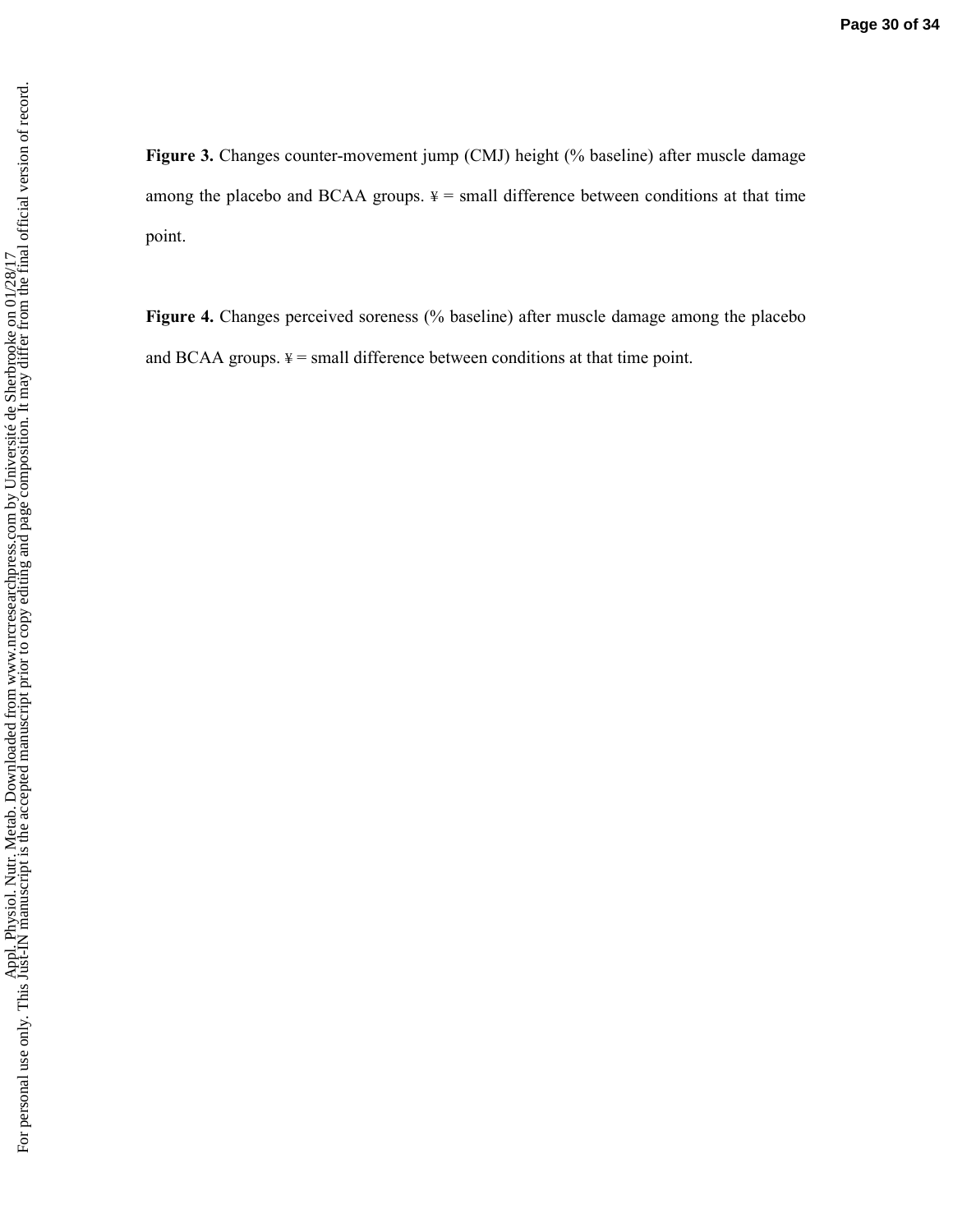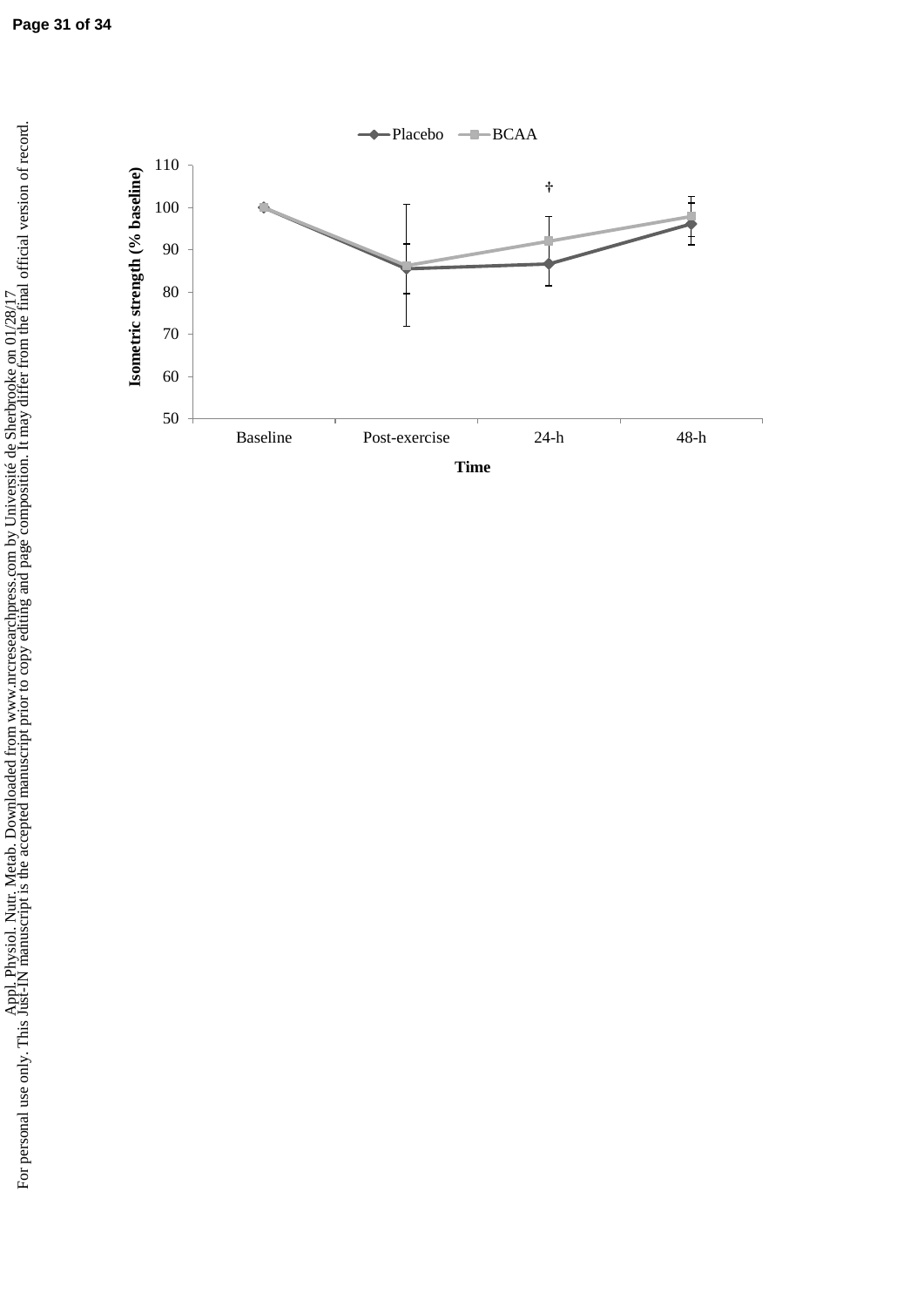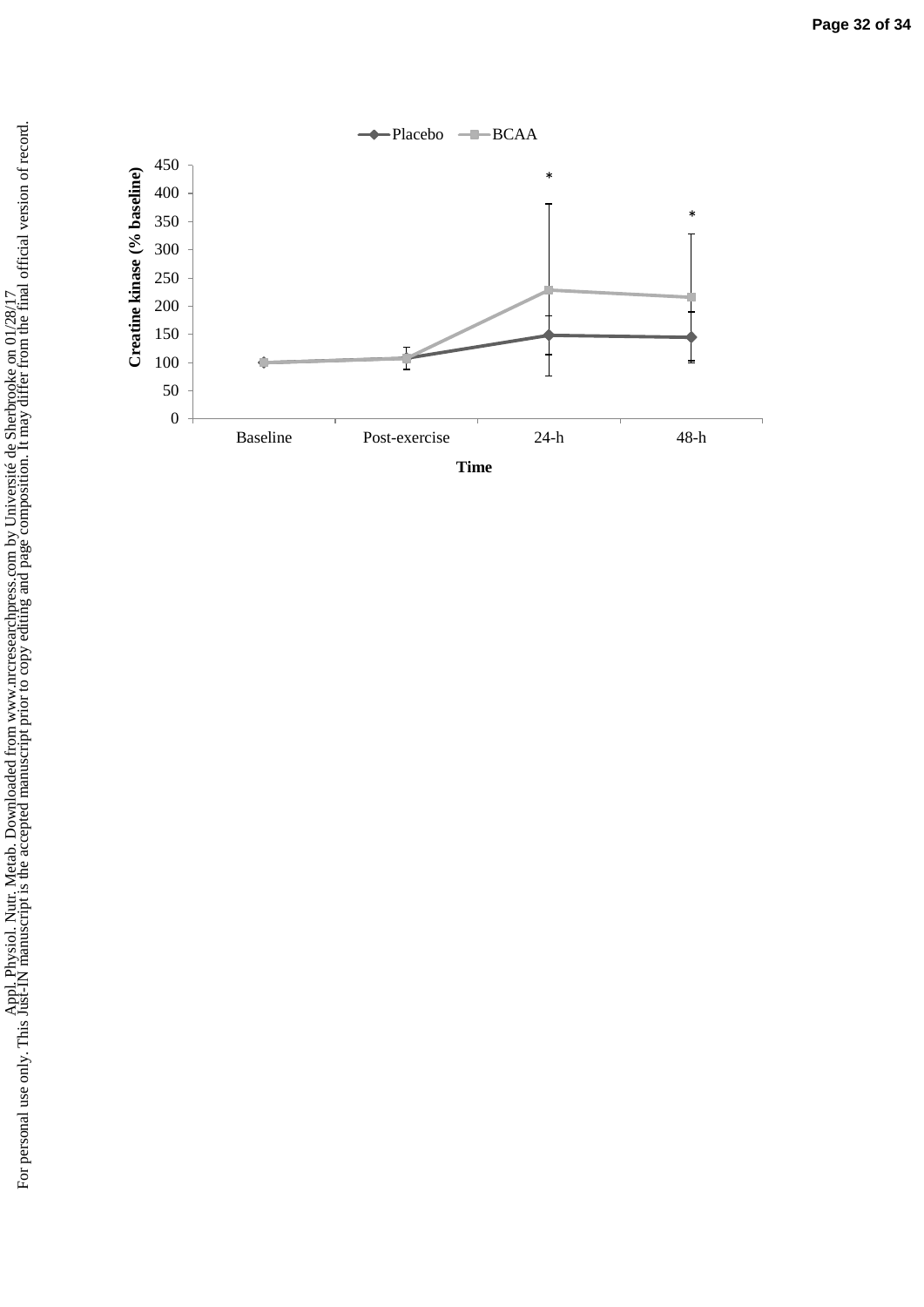